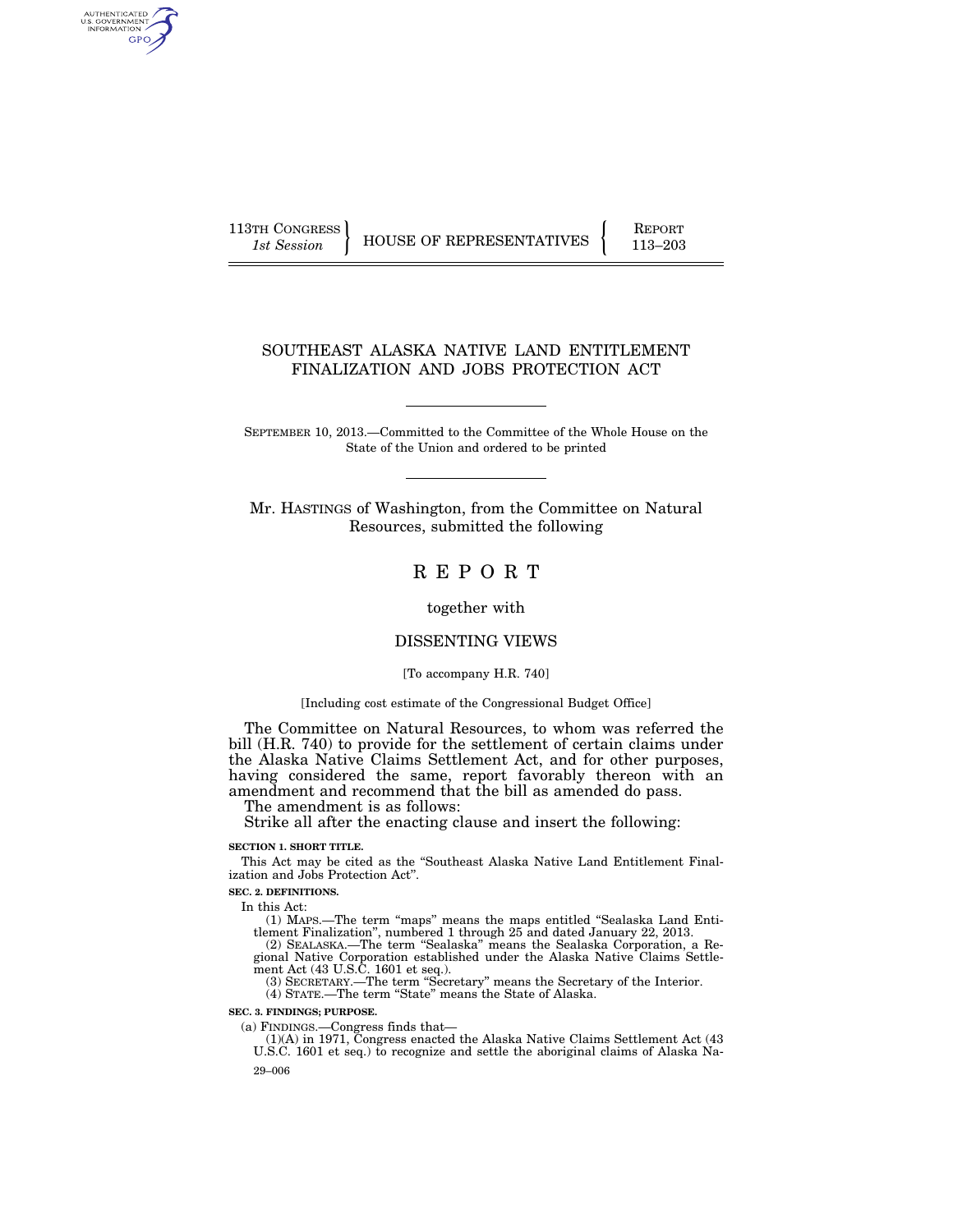tives to land historically used by Alaska Natives for traditional, cultural, and spiritual purposes; and

(B) that Act declared that the land settlement ''should be accomplished rapidly, with certainty, in conformity with the real economic and social needs of Natives";<br>(2) the Alaska Native Claims Settlement Act (43 U.S.C. 1601 et seq.)-

(A) authorized the distribution of approximately  $$1,000,000,000$  and 44,000,000 acres of land to Alaska Natives; and

(B) provided for the establishment of Native Corporations to receive and manage the funds and that land to meet the cultural, social, and economic needs of Native shareholders;

(3) under section 12 of the Alaska Native Claims Settlement Act (43 U.S.C. 1611), each Regional Corporation, other than Sealaska (the Regional Corporation for southeast Alaska), was authorized to receive a share of land based on the proportion that the number of Alaska Native shareholders residing in the region of the Regional Corporation bore to the total number of Alaska Native shareholders, or the relative size of the area to which the Regional Corporation had an aboriginal land claim bore to the size of the area to which all Regional Corporations had aboriginal land claims;

(4)(A) Sealaska, the Regional Corporation for southeast Alaska, 1 of the Re-gional Corporations with the largest number of Alaska Native shareholders, with more than 21 percent of all original Alaska Native shareholders, received less than 1 percent of the lands set aside for Alaska Natives, and received no land under section 12 of the Alaska Native Claims Settlement Act (43 U.S.C. 1611);

(B) the Tlingit and Haida Indian Tribes of Alaska was 1 of the entities representing the Alaska Natives of southeast Alaska before the date of enactment of the Alaska Native Claims Settlement Act (43 U.S.C. 1601 et seq.); and

(C) Sealaska did not receive land in proportion to the number of Alaska Native shareholders, or in proportion to the size of the area to which Sealaska had an aboriginal land claim, in part because of a United States Court of Claims cash settlement to the Tlingit and Haida Indian Tribes of Alaska in 1968 for land previously taken to create the Tongass National Forest and Glacier Bay National Monument;

(5) the 1968 Court of Claims cash settlement of \$7,500,000 did not—

(A) adequately compensate the Alaska Natives of southeast Alaska for the significant quantity of land and resources lost as a result of the creation of the Tongass National Forest and Glacier Bay National Monument or other losses of land and resources; or

(B) justify the significant disparate treatment of Sealaska under the Alaska Native Claims Settlement Act (43 U.S.C. 1611) in 1971;

(6)(A) while each other Regional Corporation received a significant quantity of land under sections 12 and 14 of the Alaska Native Claims Settlement Act (43 U.S.C. 1611, 1613), Sealaska only received land under section 14(h) of that Act (43 U.S.C. 1613(h));

(B) section 14(h) of the Alaska Native Claims Settlement Act (43 U.S.C. 1613(h)) authorized the Secretary to withdraw and convey 2,000,000 acres of ''unreserved and unappropriated'' public lands in Alaska from which Alaska Native selections could be made for historic sites, cemetery sites, Urban Corporation land, Native group land, and Native Allotments;

(C) under section 14(h)(8) of the Alaska Native Claims Settlement Act (43 U.S.C. 1613(h)(8)), after selections are made under paragraphs (1) through (7) of that section, the land remaining in the 2,000,000-acre land pool is allocated based on the proportion that the original Alaska Native shareholder population of a Regional Corporation bore to the original Alaska Native shareholder population of all Regional Corporations;

(D) the only Native land entitlement of Sealaska derives from a proportion of leftover land remaining from the 2,000,000-acre land pool, estimated as of the date of enactment of this Act at approximately 1,655,000 acres;

(E) because at the time of enactment of the Alaska Native Claims Settlement Act (43 U.S.C. 1601 et seq.) all public land in the Tongass National Forest had been reserved for purposes of creating the national forest, the Secretary was not able to withdraw any public land in the Tongass National Forest for selection by and conveyance to Sealaska;

(F) at the time of enactment of the Alaska Native Claims Settlement Act (43 U.S.C. 1601 et seq.) other public lands in southeast Alaska not located in the Tongass National Forest were not suitable for selection by and conveyance to Sealaska because such lands were located in Glacier Bay National Monument, were included in a withdrawal effected pursuant to section  $17(d)(2)$  of that Act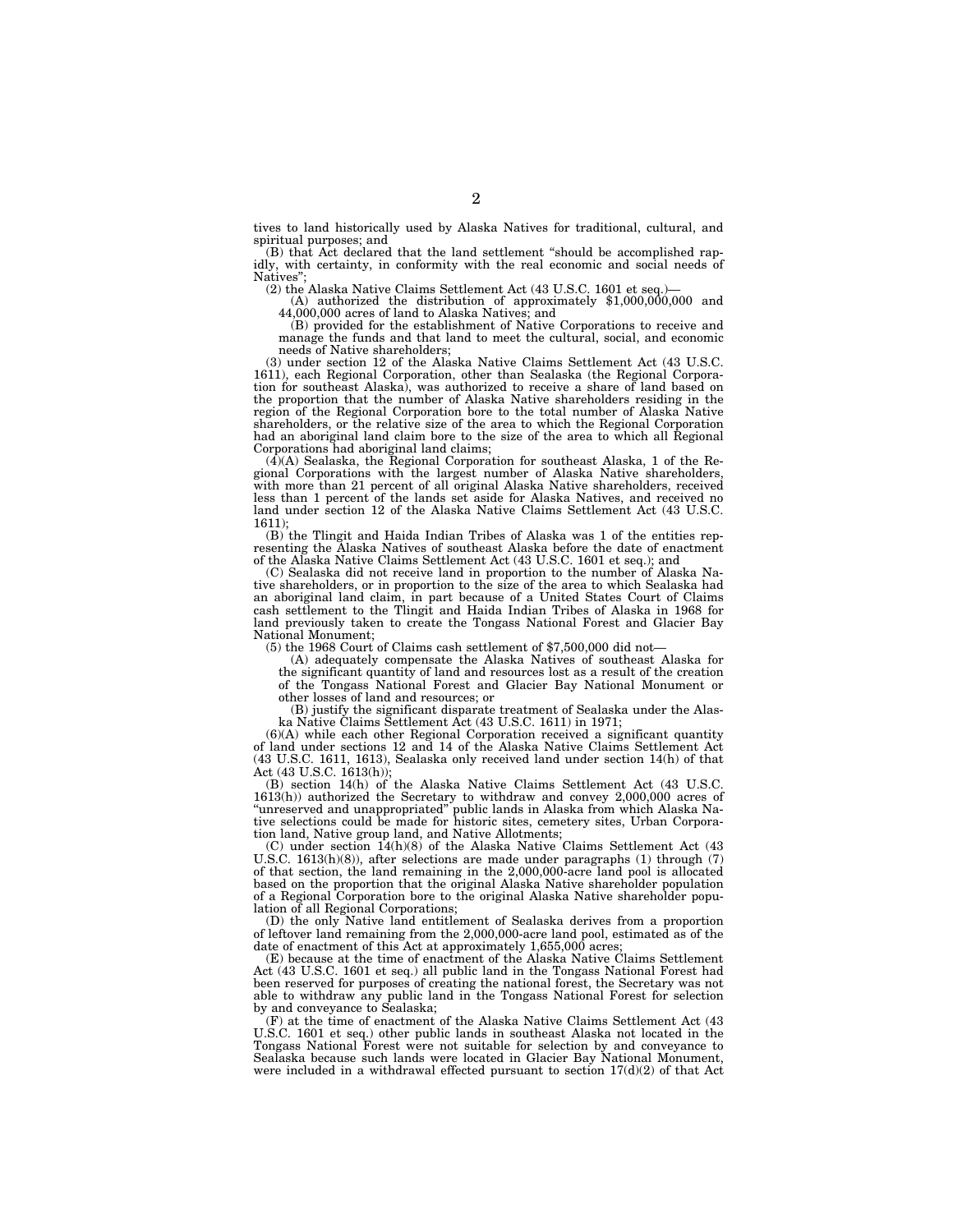(43 U.S.C. 1616(d)(2)) and slated to become part of the Wrangell-St. Elias National Park, or essentially consisted of mountain tops;

(G) Sealaska in 1975 requested that Congress amend the Alaska Native Claims Settlement Act (43 U.S.C. 1601 et seq.) to permit the Regional Corporation to select lands inside of the withdrawal areas established for southeast Alaska Native villages under section 16 of that Act (43 U.S.C. 1615), otherwise, there were no areas available for selection; and

 $(H)$  in 1976 Congress amended section 16 of the Alaska Native Claims Settlement Act (43 U.S.C. 1615) to allow Sealaska to select lands under section  $14(h)(8)$  of that Act (43 U.S.C. 1613(h)(8)) from land located inside, rather than outside, the withdrawal areas established for southeast Alaska Native villages;

(7) the 10 Alaska Native village withdrawal areas in southeast Alaska surround the Alaska Native communities of Yakutat, Hoonah, Angoon, Kake, Kasaan, Klawock, Craig, Hydaburg, Klukwan, and Saxman;

(8)(A) the existing conveyance requirements of the Alaska Native Claims Settlement Act (43 U.S.C. 1601 et seq.) for southeast Alaska limit the land eligible for conveyance to Sealaska to the original withdrawal areas surrounding 10 Alaska Native villages in southeast Alaska, which precludes Sealaska from selecting land located—

(i) in any withdrawal area established for the Urban Corporations for Sitka and Juneau, Alaska; or

(ii) outside the 10 Alaska Native village withdrawal areas; and

(B) unlike other Regional Corporations, Sealaska is not authorized to request land located outside the withdrawal areas described in subparagraph (A) if the withdrawal areas are insufficient to complete the land entitlement of Sealaska under the Alaska Native Claims Settlement Act (43 U.S.C. 1601 et seq.);

(9)(A) the deadline for applications for selection of cemetery sites and historic places on land outside withdrawal areas established under section 14 of the Alaska Native Claims Settlement Act (43 U.S.C. 1613) was July 1, 1976;

(B)(i) as of that date, the Bureau of Land Management notified Sealaska that the total entitlement of Sealaska would be approximately 200,000 acres; and

(ii) Sealaska made entitlement allocation decisions for cultural sites and economic development sites based on that original estimate;

(C) as a result of the Alaska Land Transfer Acceleration Act (Public Law 108– 452; 118 Stat. 3575) and subsequent related determinations and actions of the Bureau of Land Management, it became clear within the last decade that Sealaska would be entitled to receive a total of approximately 365,000 acres pursuant to the Alaska Native Claims Settlement Act (43 U.S.C. 1601 et seq.);

(10) in light of the revised Bureau of Land Management estimate of the total number of acres that Sealaska will receive pursuant to the Alaska Native Claims Settlement Act (43 U.S.C. 1601 et seq.), and in consultation with Members of Alaska's congressional delegation, Sealaska and its shareholders believe that it is appropriate to allocate more of the entitlement of Sealaska to—

(A) the acquisition of places of sacred, cultural, traditional, and historical significance;

(B) the acquisition of sites with traditional and recreational use value and sites suitable for renewable energy development; and

(C) the acquisition of lands that are not within the watersheds of Native and non-Native communities and are suitable economically and environmentally for natural resource development;

(11) 44 percent (820,000 acres) of the 10 Alaska Native village withdrawal areas established under the Alaska Native Claims Settlement Act (43 U.S.C. 1601 et seq.) described in paragraphs (7) and (8) are composed of salt water and not available for selection;

(12) of land subject to the selection rights of Sealaska, 110,000 acres are encumbered by gubernatorial consent requirements under the Alaska Native Claims Settlement Act (43 U.S.C. 1601 et seq.);

(13) in each withdrawal area, there exist other unique factors that limit the ability of Sealaska to select sufficient land to fulfill the land entitlement of Sealaska;

(14) the selection limitations and guidelines applicable to Sealaska under the Alaska Native Claims Settlement Act (43 U.S.C. 1601 et seq.)—

(A) are inequitable and inconsistent with the purposes of that Act because there is insufficient land remaining in the withdrawal areas to meet the traditional, cultural, and socioeconomic needs of the shareholders of Sealaska; and

(B) make it difficult for Sealaska to select—

(i) places of sacred, cultural, traditional, and historical significance;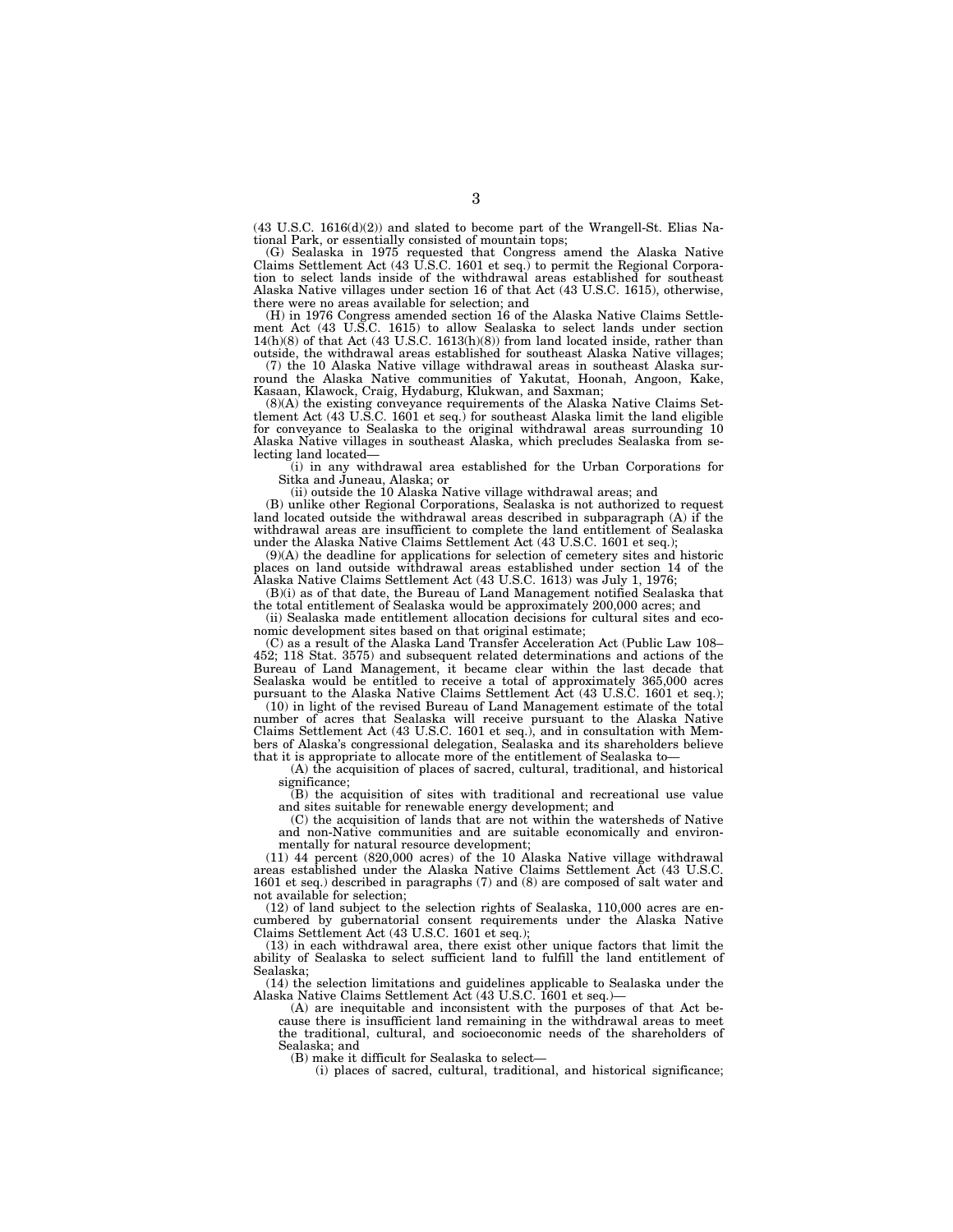(ii) sites with traditional and recreation use value and sites suitable for renewable energy development; and

(iii) lands that meet the real economic needs of the shareholders of Sealaska;

(15) unless Sealaska is allowed to select land outside designated withdrawal areas in southeast Alaska, Sealaska will not be able to—

(A) complete the land entitlement selections of Sealaska under the Alaska Native Claims Settlement Act (43 U.S.C. 1601 et seq.) in a manner that meets the cultural, social, and economic needs of Native shareholders;

(B) avoid land selections in watersheds that are the exclusive drinking water supply for regional communities, support world class salmon streams, have been identified as important habitat, or would otherwise be managed by the Forest Service as roadless and old growth forest reserves;

(C) secure ownership of places of sacred, cultural, traditional, and histor-ical importance to the Alaska Natives of southeast Alaska; and

(D) continue to support forestry jobs and economic opportunities for Alas-ka Natives and other residents of rural southeast Alaska;

(16)(A) the rate of unemployment in southeast Alaska exceeds the statewide rate of unemployment on a non-seasonally adjusted basis;

(B) in November 2012, the Alaska Department of Labor and Workforce Devel-opment reported the unemployment rate for the Prince of Wales—Hyder census area at approximately 12.1 percent;

(C) in October 2007, the Alaska Department of Labor and Workforce Development projected population losses between 1996 and 2030 for the Prince of Wales—Outer Ketchikan census area at 56.6 percent;

(D) official unemployment rates severely underreport the actual level of regional unemployment, particularly in Native villages; and

(E) additional job losses will exacerbate outmigration from Native and non-Native communities in southeast Alaska;

(17) Sealaska has played, and is expected to continue to play, a significant role in the health of the southeast Alaska economy;

(18) despite the small land base of Sealaska as compared to other Regional Corporations (less than 1 percent of the total quantity of land allocated pursuant to the Alaska Native Claims Settlement Act  $(43 \text{ U.S.C. } 1601 \text{ et } \text{seq}$ .) Sealaska has—

(A) provided considerable benefits to Alaska Native shareholders;

(B) supported hundreds of jobs for Alaska Native shareholders and nonshareholders in southeast Alaska for more than 30 years; and

(C) been a significant economic force in southeast Alaska;

(19) pursuant to the revenue sharing provisions of section  $7(i)$  of the Alaska Native Claims Settlement Act (43 U.S.C. 1606(i)), Sealaska has distributed more than \$300,000,000 during the period beginning on January 1, 1971, and ending on December 31, 2005, to Native Corporations throughout the State of Alaska from the development of natural resources, which accounts for 42 percent of the total revenues shared under that section during that period; (20) resource development operations maintained by Sealaska—

(A) support hundreds of jobs in the southeast Alaska region;

(B) make timber available to local and domestic sawmills and other wood products businesses such as guitar manufacturers;

(C) support firewood programs for local communities;

(D) support maintenance of roads utilized by local communities for subsistence and recreation uses;

(E) support development of new biomass energy opportunities in southeast Alaska, reducing dependence on high-cost diesel fuel for the generation of energy;

(F) provide start-up capital for innovative business models in southeast Alaska that create new opportunities for non-timber economic development in the region, including support for renewable biomass initiatives, Alaska Native artisans, and rural mariculture farming; and

(G) support Native education and cultural and language preservation activities;

(21) if the resource development operations of Sealaska cease on land appropriate for those operations, there will be a significant negative impact on—

(A) southeast Alaska Native shareholders;

(B) the cultural preservation activities of Sealaska;

(C) the economy of southeast Alaska; and

(D) the Alaska Native community that benefits from the revenue-sharing requirements under the Alaska Native Claims Settlement Act (43 U.S.C.  $1601$  et seq.);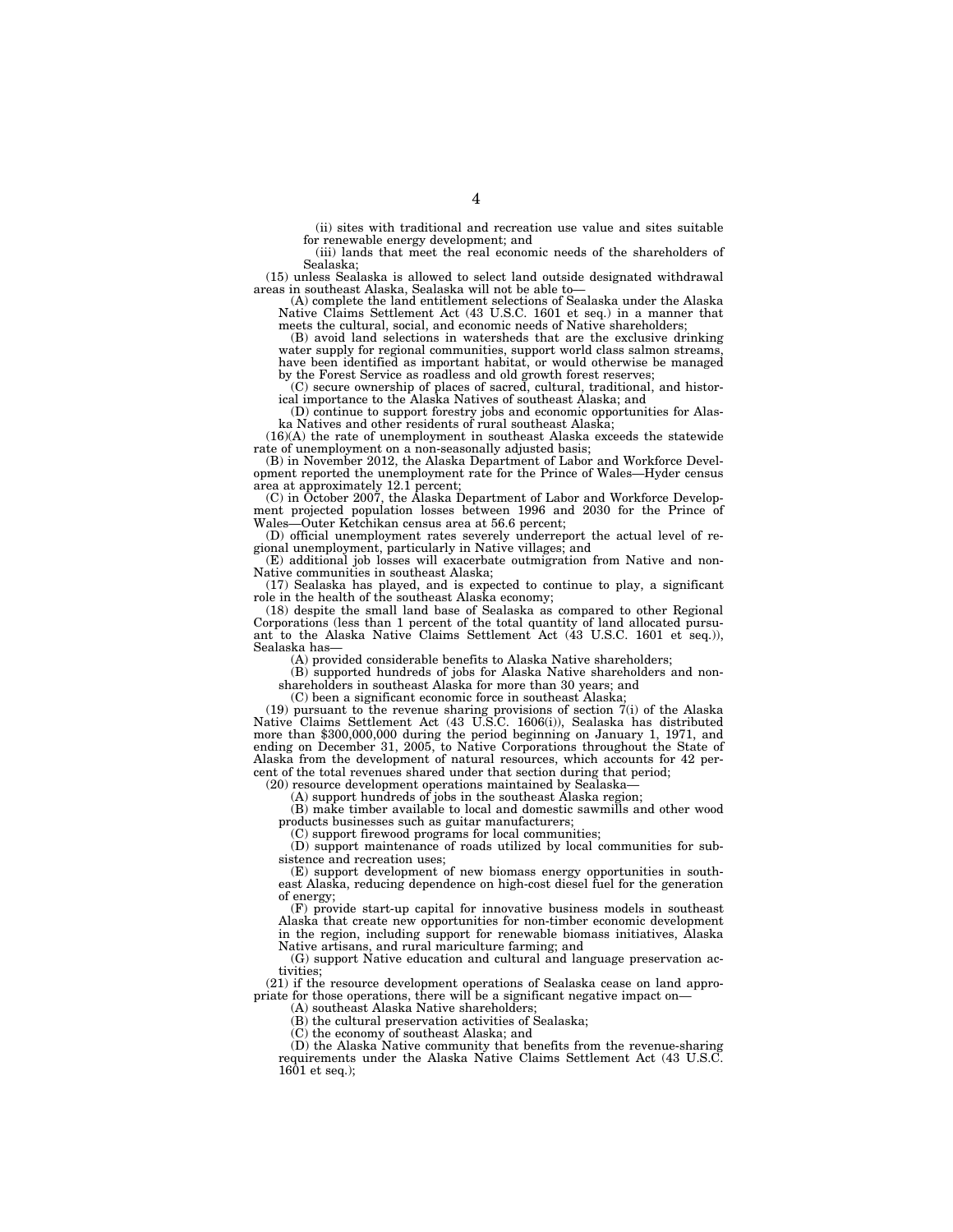(22) it is critical that the remaining land entitlement conveyances to Sealaska under the Alaska Native Claims Settlement Act (43 U.S.C. 1601 et seq.) are fulfilled to continue to meet the economic, social, and cultural needs of the Alaska Native shareholders of southeast Alaska and the Alaska Native community throughout Alaska;

(23) in order to realize cultural preservation goals while also diversifying economic opportunities, Sealaska should be authorized to select and receive conveyance of—

(A) sacred, cultural, traditional, and historic sites and other places of traditional and cultural significance, to facilitate the perpetuation and preservation of Alaska Native culture and history;

(B) other sites with traditional and recreation use value and sites suitable for renewable energy development to facilitate appropriate tourism and outdoor recreation enterprises and renewable energy development for rural southeast Alaska communities; and

(C) lands that are suitable economically and environmentally for natural resource development;

(24) on completion of the conveyances of land to Sealaska to fulfill the full land entitlement of Sealaska under the Alaska Native Claims Settlement Act (43 U.S.C. 1601 et seq.), the encumbrances on 327,000 acres of Federal land created by the withdrawal of land for selection by Native Corporations in southeast Alaska should be removed, which will facilitate thorough and complete planning and efficient management relating to national forest land in southeast Alaska by the Forest Service;

(25) although the Tribal Forest Protection Act (25 U.S.C. 3101 note; Public Law 108–278) defines the term ''Indian tribe'' to include Indian tribes under section 4 of the Indian Self-Determination and Education Assistance Act (25 U.S.C. 450b), a term which includes ''any Alaska Native village or regional or village corporation as defined in or established pursuant to the Alaska Native Claims Settlement Act . . .'', the Tribal Forest Protection Act does not define the term ''Indian forest land or rangeland'' to include lands owned by Alaska Native Corporations, including Sealaska, which are the primary Indian forest land owners in Alaska, and therefore, the Tribal Forest Protection Act should be amended in a manner that will—

(A) permit Native Corporations, including Sealaska, as Indian forest land owners in Alaska, to work with the Secretary of Agriculture under the Tribal Forest Protection Act to address forest fire and insect infestation issues, including the spread of the spruce bark beetle in southeast and southcentral Alaska, which threaten the health of the Native forestlands; and

(B) ensure that Native Corporations, including Sealaska, can participate in programs administered by the Secretary of Agriculture under the Tribal Forest Protection Act without including Native Corporations under the definition in that Act of ''Indian forest land or rangeland'' or otherwise amending that Act in a manner that validates, invalidates, or otherwise affects any claim regarding the existence of Indian country in the State of Alaska; and

(26) although the National Historic Preservation Act (16 U.S.C. 470 et seq.) defines the term ''Indian tribe'' to include any ''Native village, Regional Corporation or Village Corporation, as those terms are defined in section 3 of the Alaska Native Claims Settlement Act'', the National Historic Preservation Act does not define the term ''Tribal lands'' to include lands owned by Alaska Native Corporations, thereby excluding from the National Historic Preservation Act cemetery sites and historical places transferred to Native Corporations, including Sealaska, pursuant to the Alaska Native Claims Settlement Act, and therefore, the National Historic Preservation Act should be amended in a manner that will-

(A) permit Native Corporations, including Sealaska, as owners of Indian cemetery sites and historical places in Alaska, to work with the Secretary of the Interior under the National Historic Preservation Act to secure grants and other support to manage their own historic sites and programs pursuant to that Act; and

(B) ensure that Native Corporations, including Sealaska, can participate in programs administered by the Secretary of the Interior under the Na-tional Historic Preservation Act without including Native Corporations under the definition in that Act of ''Tribal lands'' or otherwise amending that Act in a manner that validates, invalidates, or otherwise affects any claim regarding the existence of Indian country in the State of Alaska.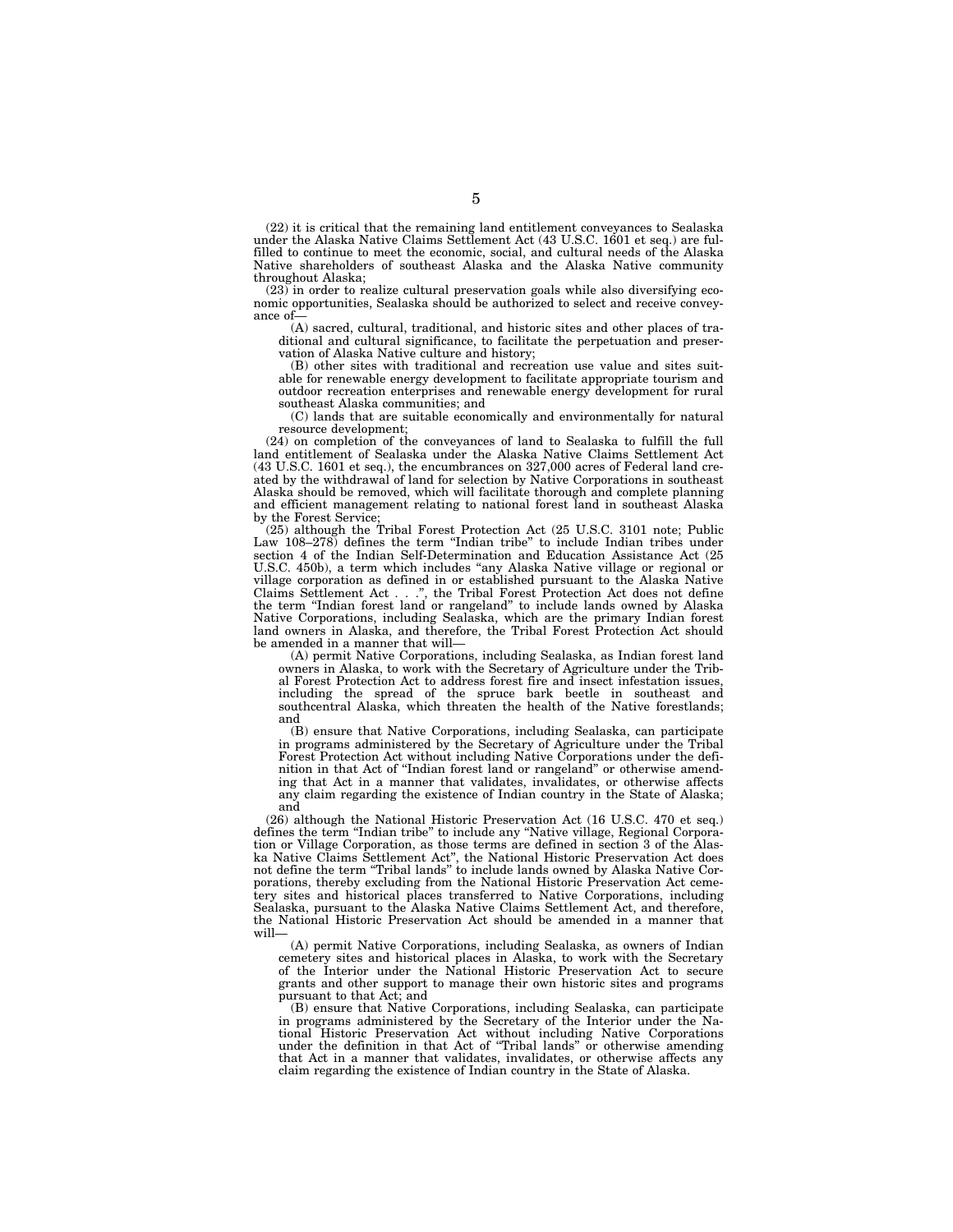(b) PURPOSE.—The purpose of this Act is to address the inequitable treatment of Sealaska by allowing Sealaska to select the remaining land entitlement of Sealaska under section 14 of the Alaska Native Claims Settlement Act (43 U.S.C. 1613) from designated Federal land in southeast Alaska located outside the 10 southeast Alaska Native village withdrawal areas in a manner that meets the cultural, social, and economic needs of Alaska Native shareholders, including the need to maintain jobs supported by Sealaska in rural southeast Alaska communities.

#### **SEC. 4. FINALIZATION OF ENTITLEMENT.**

(a) IN GENERAL.—If, not later than 90 days after the date of enactment of this Act, the Secretary receives a corporate resolution adopted by the board of directors of Sealaska agreeing to accept the conveyance of land described in subsection (b) in accordance with this Act as full and final satisfaction of the remaining land entitlement of Sealaska under section 14(h) of the Alaska Native Claims Settlement Act (43 U.S.C. 1613(h)), the Secretary shall—

(1) implement the provisions of this Act; and

(2) charge the entitlement pool under section 14(h)(8) of the Alaska Native Claims Settlement Act (43 U.S.C. 1613(h)(8)) 70,075 acres, reduced by the number of acres deducted under subsection  $(b)(2)$ , in fulfillment of the remaining land entitlement for Sealaska under that Act, notwithstanding whether the surveyed acreage of the 25 parcels of land generally depicted on the maps as ''Sealaska Selections'' and patented under section 5 is less than or more than 69,235 acres, reduced by the number of acres deducted under subsection (b)(2). (b) FINAL ENTITLEMENT.—

(1) IN GENERAL.—Except as provided in paragraph (2), the land described in subsection (a) shall consist of—

(A) the 25 parcels of Federal land comprising approximately 69,235 acres that is generally depicted as ''Sealaska Selections'' on the maps; and

(B) a total of not more than 840 acres of Federal land for cemetery sites and historical places comprised of parcels that are applied for in accordance with section 6.

(2) DEDUCTION.—

(A) IN GENERAL.—The Secretary shall deduct from the number of acres of Federal land described in paragraph (1)(A) the number of acres of Federal land for which the Secretary has issued a conveyance during the period beginning on August 1, 2012, and ending on the date of receipt of the resolution under subsection (a).

(B) AGREEMENT.—The Secretary, the Secretary of Agriculture, and Sealaska shall negotiate in good faith to make a mutually agreeable adjustment to the parcel of Federal land generally depicted on the maps entitled ''Sealaska Land Entitlement Finalization'', numbered 1 of 25, and dated January 22, 2013, to implement the deduction of acres required by subparagraph (A).

(c) EFFECT OF ACCEPTANCE.—The resolution filed by Sealaska in accordance with subsection (a) shall—

(1) be final and irrevocable; and

(2) without any further administrative action by the Secretary, result in—

(A) the relinquishment of all existing selections made by Sealaska under subsection 14(h)(8) of the Alaska Native Claims Settlement Act (43 U.S.C. 1613(h)(8)); and

(B) the termination of all withdrawals by section 16 of the Alaska Native Claims Settlement Act (43 U.S.C. 1615), except to the extent a selection by a Village Corporation under subsections (b) and (d) of section 16 of the Alaska Native Claims Settlement Act (43 U.S.C. 1615) remains pending, until the date on which those selections are resolved.

(d) FAILURE TO ACCEPT.—If Sealaska fails to file the resolution in accordance with subsection (a)—

(1) the provisions of this Act shall cease to be effective; and

(2) the Secretary shall, not later than 27 months after the date of enactment of this Act, complete the interim conveyance of the remaining land entitlement to Sealaska under section 14(h)(8) of the Alaska Native Claims Settlement Act (43 U.S.C. 1613(h)(8)) from prioritized selections on file with the Secretary on the date of enactment of this Act.

(e) SCOPE OF LAW.—Except as provided in subsections (d) and (f), this Act provides the exclusive authority under which the remaining land entitlement of Sealaska under section 14(h) of the Alaska Native Claims Settlement Act (43 U.S.C. 1613(h)) may be fulfilled.

(f) EFFECT.—Nothing in this Act affects any land that is—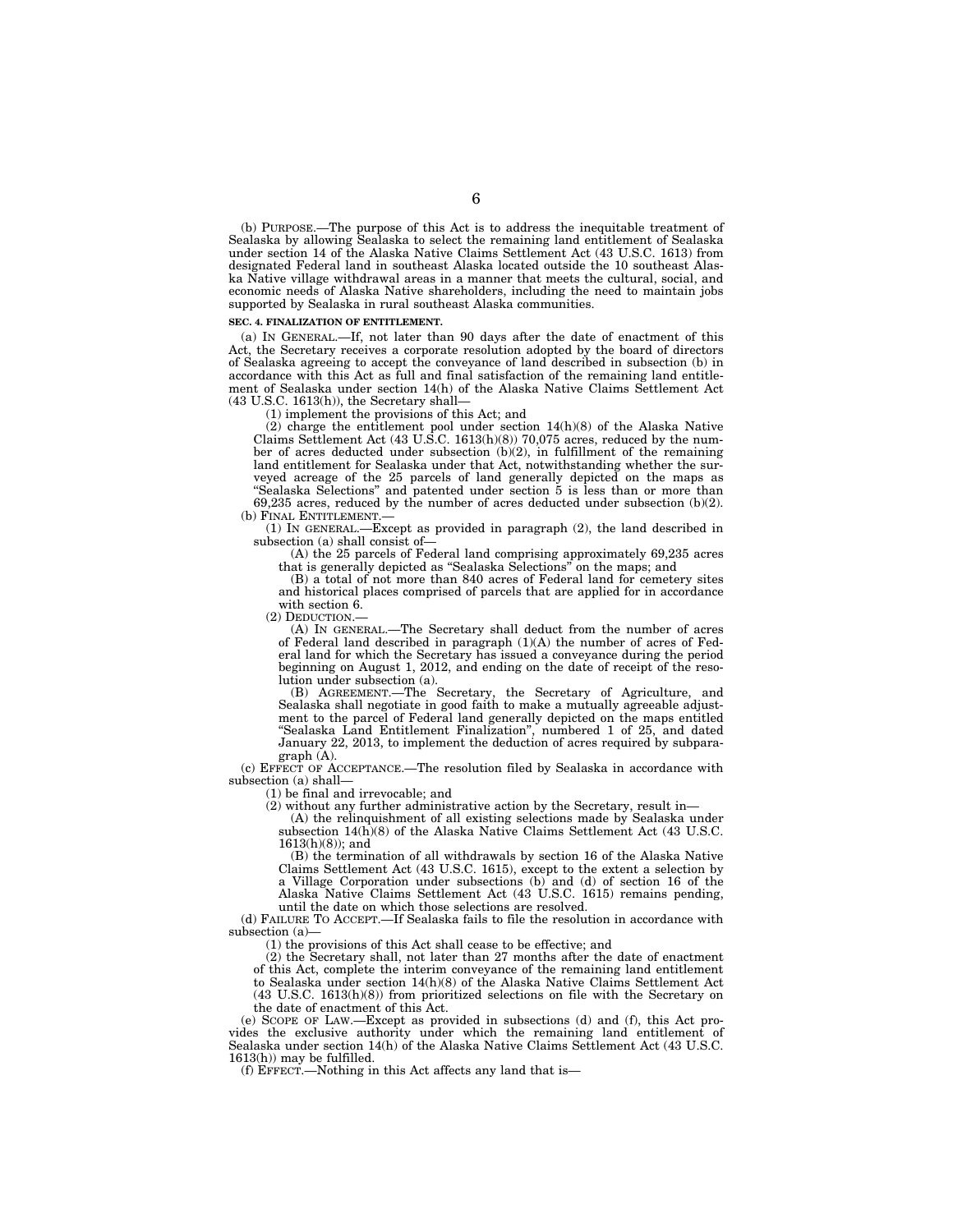(1) the subject of an application under subsection (h)(1) of section 14 of the Alaska Native Claims Settlement Act (43 U.S.C. 1613) that is pending on the date of enactment of this Act; and

(2) conveyed in accordance with that subsection.

#### **SEC. 5. CONVEYANCES TO SEALASKA.**

(a) INTERIM CONVEYANCE.—Subject to valid existing rights, subsections (c), (d), and (e), section 4(b), and section  $\vec{7}$ (a), the Secretary shall complete the interim conveyance of the 25 parcels of Federal land comprising approximately 69,235 acres generally depicted on the maps by the date that is 60 days after the date of receipt of the resolution under section 4(a), subject to the Secretary identifying and reserving, by the date that is 2 years after the date of enactment of this Act, or as soon as practicable thereafter, any easement that could have been reserved in accordance with this Act prior to the interim conveyance.

(b) WITHDRAWAL.—

(1) IN GENERAL.—Subject to valid existing rights, the Federal land described in subsection (a) is withdrawn from—

(A) all forms of appropriation under the public land laws;

(B) location, entry, and patent under the mining laws;

(C) disposition under laws relating to mineral or geothermal leasing; and (D) selection under the Act of July 7, 1958 (commonly known as the

"Alaska Statehood Act") (48 U.S.C. note prec. 21; Public Law 85–508).

(2) TERMINATION.—The withdrawal under paragraph (1) shall remain in effect until—

(A) if Sealaska fails to file a resolution in accordance with section 4(a), the date that is 90 days after the date of enactment of this Act; or

(B) the date on which the Federal land is conveyed under subsection (a). (c) TREATMENT OF LAND CONVEYED.—Except as otherwise provided in this Act, any land conveyed to Sealaska under subsection (a) shall be—

(1) considered to be land conveyed by the Secretary under section 14(h)(8) of the Alaska Native Claims Settlement Act (43 U.S.C. 1613(h)(8)); and

(2) subject to all laws (including regulations) applicable to entitlements under section 14(h)(8) of the Alaska Native Claims Settlement Act (43 U.S.C. 1613(h)(8)), including section 907(d) of the Alaska National Interest Lands Conservation Act (43 U.S.C. 1636(d)).

(d) EASEMENTS.—

(1) PUBLIC EASEMENTS.—The deeds of conveyance for the land under subsection (a) shall be subject to the reservation of public easements under section 17(b) of the Alaska Native Claims Settlement Act (43 U.S.C. 1616(b)).

(2) RESEARCH EASEMENT.—In the deed of conveyance for the land generally depicted on the map entitled ''Sealaska Land Entitlement Finalization'', numbered 7 of 25, and dated January 22, 2013, the Secretary shall reserve an easement-

(A) to access and continue Forest Service research activities on the study plots located on the land; and

(B) that shall remain in effect for a 10-year period beginning on the date of enactment of this Act.

 $(3)$  KOSCUISKO ISLAND ROAD EASEMENT -

(A) IN GENERAL.—The deeds of conveyance for the land on Koscuisko Island under subsection (a) shall grant to Sealaska an easement providing access to and use by Sealaska of the log transfer facility at Shipley Bay on Koscuisko Island, subject to—

(i) the agreement under subparagraph (C); and

(ii) the agreement under section  $7(b)$ .

(B) SCOPE OF THE EASEMENT.—The easement under subparagraph (A) shall enable Sealaska—

(i) to construct, use, and maintain a road connecting the Forest Service Road known as ''Cape Pole Road'' to the Forest Service Road known as ''South Shipley Bay Road'' within the corridor depicted on the map entitled "Sealaska Land Entitlement Finalization", numbered 3 of 25, and dated January 22, 2013;

(ii) to use, maintain, and if necessary, reconstruct the Forest Service Road known as ''South Shipley Bay Road'' referred to in clause (i) to access the log transfer facility at Shipley Bay; and

(iii) to use, maintain, and expand the log transfer and sort yard facility at Shipley Bay that is within the area depicted on the map entitled ''Sealaska Land Entitlement Finalization'', numbered 3 of 25 and dated January 22, 2013.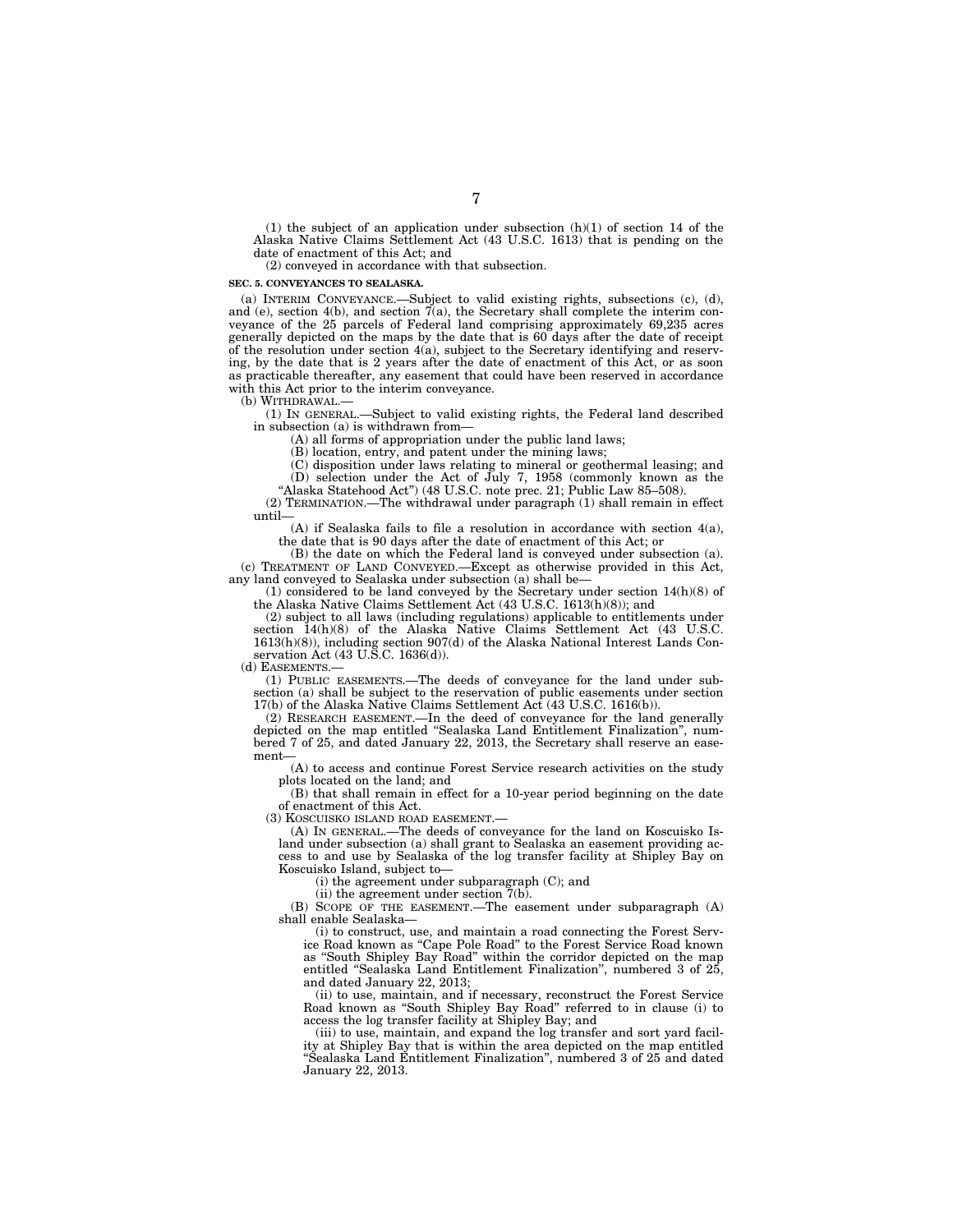(C) ROADS AND FACILITIES USE AGREEMENT.—In addition to the agreement under section 7(b), the Secretary and Sealaska shall enter into an agreement relating to the access, use, maintenance, and improvement of the roads and facilities under this paragraph.

(D) DETERMINATION OF LOCATION; LEGAL DESCRIPTION.—Sealaska shall— (i) in consultation with the Secretary, determine the location within the corridor of the centerline of the road described in subparagraph  $(B)(i)$ ; and

(ii) provide to the Secretary a legal description of the centerline acceptable for granting the easement described in subparagraph (B)(i).

(E) EFFECT.—Nothing in this paragraph shall preempt or otherwise affect State or local regulatory authority.

(e) HUNTING, FISHING, AND RECREATION.—

(1) IN GENERAL.—Any land conveyed under subsection (a) that is located outside a withdrawal area designated under section 16(a) of the Alaska Native Claims Settlement Act (43 U.S.C. 1615(a)) shall remain open and available to subsistence uses and noncommercial recreational hunting and fishing and other recreational uses by the public under applicable law—

(A) without liability on the part of Sealaska, except for willful acts, to any user as a result of the use; and

(B) subject to—

(i) any reasonable restrictions that may be imposed by Sealaska on the public use-

(I) to ensure public safety;

(II) to minimize conflicts between recreational and commercial use

(III) to protect cultural resources;

(IV) to conduct scientific research; or

(V) to provide environmental protection; and

(ii) the condition that Sealaska post on any applicable property, in accordance with State law, notices of the restrictions on use.

(2) EFFECT.—Access provided to any individual or entity under paragraph (1) shall not—

(A) create an interest in any third party in the land conveyed under subsection (a); or

(B) provide standing to any third party in any review of, or challenge to, any determination by Sealaska with respect to the management or development of the land conveyed under subsection (a).

#### **SEC. 6. CEMETERY SITES AND HISTORICAL PLACES.**

(a) IN GENERAL.—Notwithstanding section  $14(h)(1)(E)$  of the Alaska Native Claims Settlement Act  $(43 \text{ U.S.C. } 1613(h)(1)(E))$ , Sealaska may submit applications for the conveyance under section  $14(h)(1)(A)$  of the Alaska Native Claims Settlement Act (43 U.S.C. 1613(h)(1)(A)) of not more than 127 cemetery sites and historical places

(1) that are listed in the document entitled ''Sealaska Cemetery Sites and Historical Places'' and dated January 18, 2013;

(2) that are cemetery sites and historical places included in the report by Wilsey and Ham, Inc., entitled ''1975 Native Cemetery and Historic Sites of Southeast Alaska (Preliminary Report)'' and dated October 1975; and

(3) for which Sealaska has not previously submitted an application.

(b) PROCEDURE FOR EVALUATING APPLICATIONS.—Except as otherwise provided in this section, the Secretary shall consider all applications submitted under this section in accordance with the criteria and procedures set forth in applicable regulations in effect as of the date of enactment of this Act.

(c) CONVEYANCE.—The Secretary may convey cemetery sites and historical places under this section that result in the conveyance of a total of approximately 840 acres of Federal land comprised of parcels that are—

(1) applied for in accordance with this section; and

 $(2)$  subject to

(A) valid existing rights;

(B) the public access provisions of subsection (f);

(C) the condition that the conveyance of land for the site listed under subsection  $(a)(1)$  as "Bay of Pillars Portage" is limited to 25 acres in T.60 S.,

R.72 E., Sec. 28, Copper River Meridian; and (D) the condition that any access to or use of the cemetery sites and historical places shall be consistent with the management plans for adjacent public land, if the management plans are more restrictive than the laws (including regulations) applicable under subsection (g).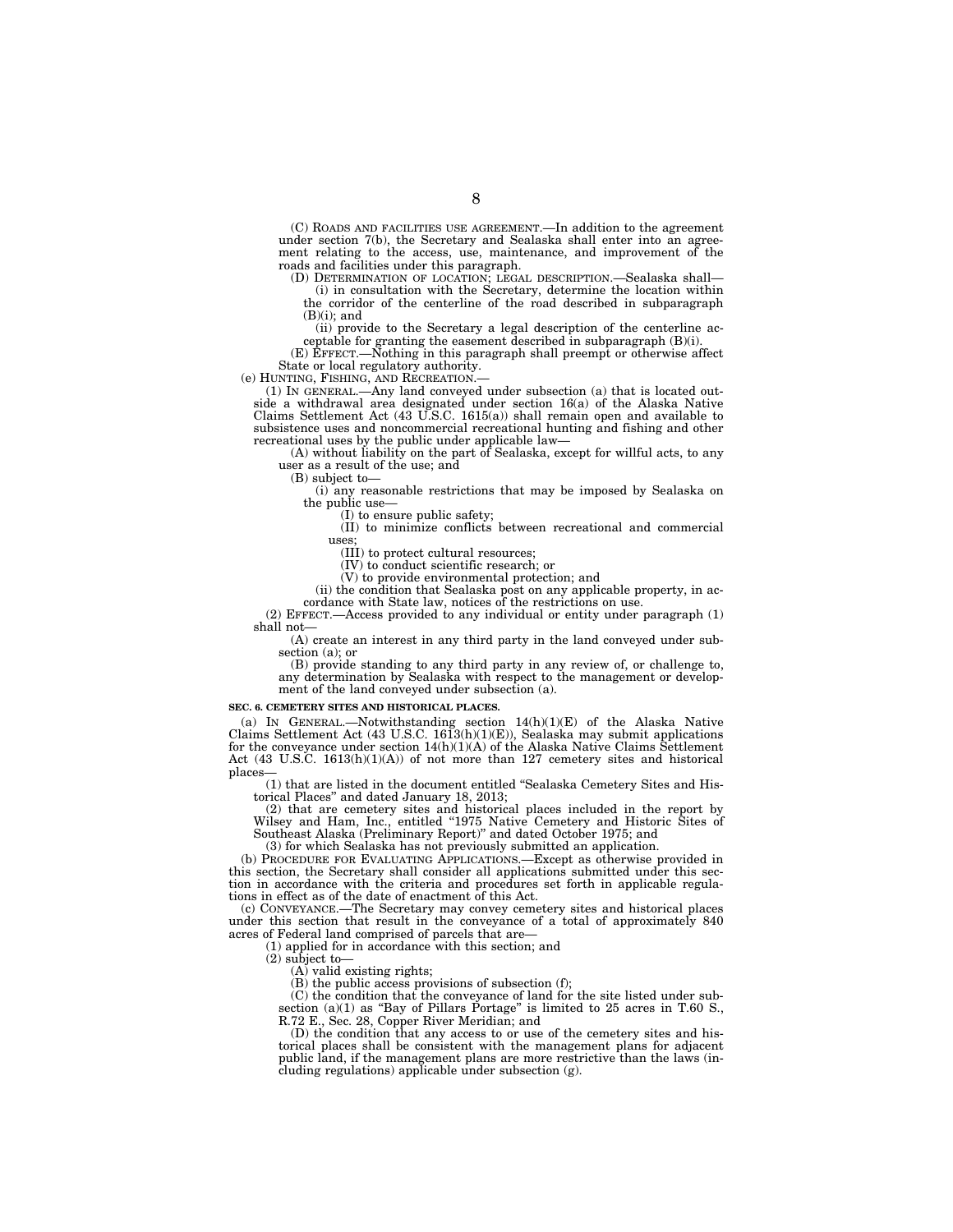(d) TIMELINE.—No application for a cemetery site or historical place may be submitted under subsection (a) after the date that is 2 years after the date of enactment of this Act.

(e) SELECTION OF ADDITIONAL CEMETERY SITES.—If Sealaska submits timely applications to the Secretary in accordance with subsections (a) and (d) for all 127 sites listed under subsection (a)(1), and the Secretary rejects any of those applications in whole or in part—

(1) not later than 2 years after the date on which the Secretary completes the conveyance of eligible cemetery sites and historical places applied for under subsection (a), Sealaska may submit applications for the conveyance under section 14(h)(1)(A) of the Alaska Native Claims Settlement Act (43 U.S.C.  $1613(h)(1)(A)$  of additional cemetery sites, the total acreage of which, together with the cemetery sites and historical places previously conveyed by the Secretary under subsection (c), shall not exceed 840 acres; and

(2) the Secretary shall—

(A) consider any applications for the conveyance of additional cemetery sites in accordance with subsection (b); and

(B) if the applications are approved, provide for the conveyance of the sites in accordance with subsection (c).

(f) PUBLIC ACCESS.—

(1) IN GENERAL.—Subject to paragraph (2), any land conveyed under this section shall be subject to—

(A) the reservation of public easements under section 17(b) of the Alaska Native Claims Settlement Act (43 U.S.C. 1616(b)); and

(B) public access across the conveyed land in cases in which no reasonable alternative access around the land is available, without liability to Sealaska, except for willful acts, to any user by reason of the use. (2) LIMITATIONS.—The public access and use under subparagraph (B) of para-

graph (1) shall be subject to—

(A) any reasonable restrictions that may be imposed by Sealaska on the public access and use—

(i) to ensure public safety;

(ii) to protect and conduct research on the historic, archaeological, and cultural resources of the conveyed land; or

(iii) to provide environmental protection;

(B) the condition that Sealaska post on any applicable property, in accordance with State law, notices of the restrictions on the public access and use; and

 $(\hat{C})$  the condition that the public access and use shall not be incompatible with or in derogation of the values of the area as a cemetery site or historical place, as provided in section 2653.11 of title 43, Code of Federal Regulations (or a successor regulation).

(3) EFFECT.—Access provided to any individual or entity by paragraph (1) shall not—

(A) create an interest in any third party in the land conveyed under this section; or

(B) provide standing to any third party in any review of, or challenge to, any determination by Sealaska with respect to the management or development of the land conveyed under this section.

(g) TREATMENT OF LAND CONVEYED.—Except as otherwise provided in this Act, any land conveyed to Sealaska under this section shall be—

(1) considered land conveyed by the Secretary under section 14(h)(1) of the Alaska Native Claims Settlement Act (43 U.S.C. 1613(h)(1)); and

(2) subject to all laws (including regulations) applicable to conveyances under section 14(h)(1) of the Alaska Native Claims Settlement Act (43 U.S.C. 1613(h)(1)), including section 907(d) of the Alaska National Interest Lands Conservation Act (43 U.S.C. 1636(d)).

### **SEC. 7. MISCELLANEOUS.**

(a) SPECIAL USE AUTHORIZATIONS.—

(1) IN GENERAL.—On the conveyance of land to Sealaska under section  $5(a)$ — (A) any guiding or outfitting special use authorization issued by the Forest Service for the use of the conveyed land shall terminate; and

(B) as a condition of the conveyance and consistent with section 14(g) of the Alaska Native Claims Settlement Act (43 U.S.C. 1613(g)), Sealaska shall allow the holder of the special use authorization terminated under subparagraph (A) to continue the authorized use, subject to the terms and conditions that were in the special use authorization issued by the Forest Service, for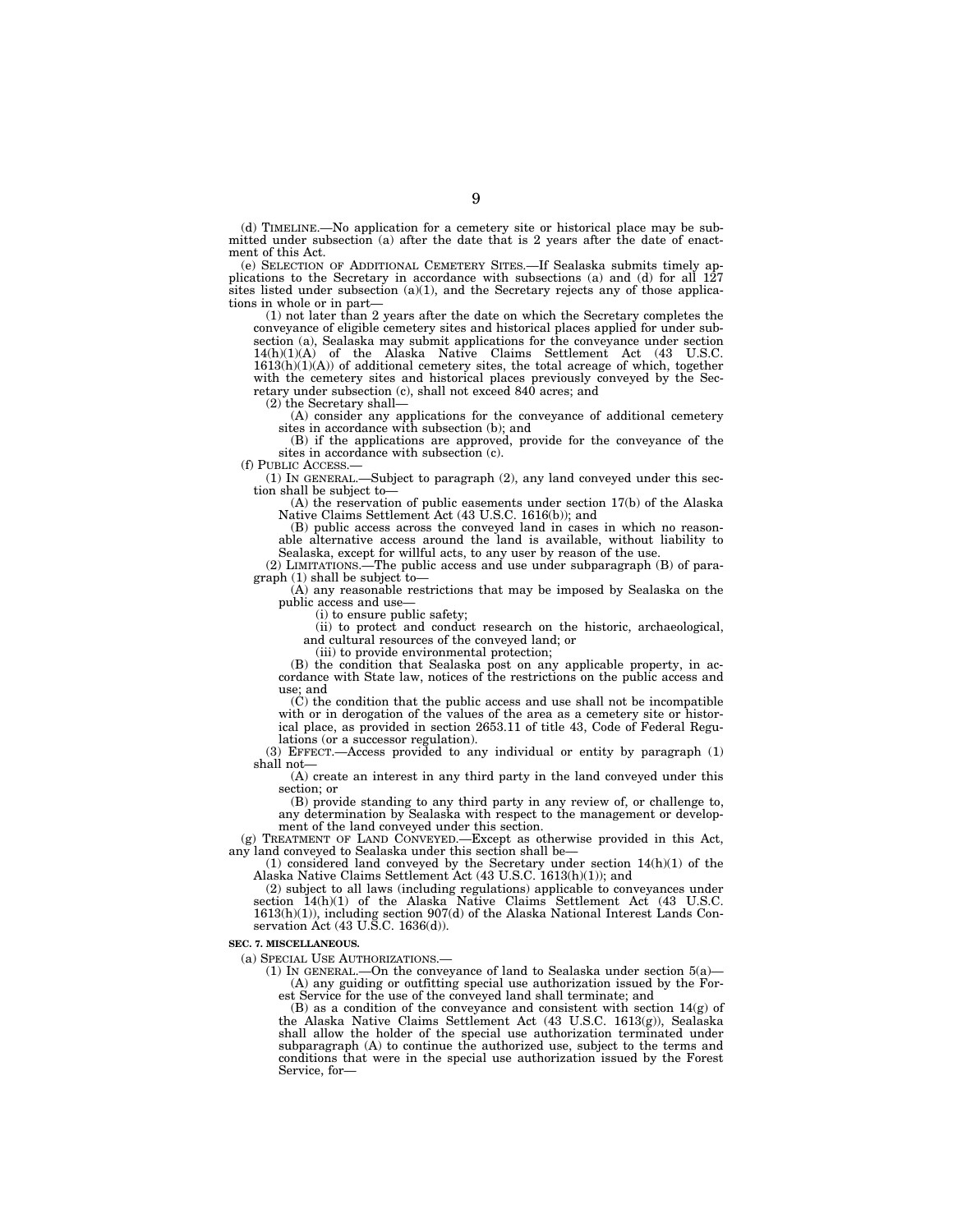(i) the remainder of the term of the authorization; and

(ii) 1 additional consecutive 10-year renewal period. (2) NOTICE OF COMMERCIAL ACTIVITIES.—Sealaska and any holder of a guiding or outfitting authorization under this subsection shall have a mutual obligation, subject to the guiding or outfitting authorization, to inform the other party of any commercial activities prior to engaging in the activities on the land conveyed to Sealaska under section 5(a).

(3) NEGOTIATION OF NEW TERMS.—Nothing in this subsection precludes Sealaska and the holder of a guiding or outfitting authorization from negoti-

ating a new mutually agreeable guiding or outfitting authorization. (4) LIABILITY.—Neither Sealaska nor the United States shall bear any liability, except for willful acts of Sealaska or the United States, regarding the use and occupancy of any land conveyed to Sealaska under this Act, as provided in

any outfitting or guiding authorization under this subsection. (b) ROADS AND FACILITIES.—Not later than 1 year after the date of enactment of this Act, the Secretary of Agriculture and Sealaska shall negotiate in good faith to develop a binding agreement-

(1) for the use of National Forest System roads and related transportation facilities by Sealaska; and

(2) the use of Sealaska roads and related transportation facilities by the Forest Service.

(c) TRADITIONAL TRADE AND MIGRATION ROUTES.—

 $(1)$  ROUTES.

(A) THE INSIDE PASSAGE.—The route from Yakutat to Dry Bay, as generally depicted on the map entitled "Traditional Trade and Migration<br>Route, Neix naax aan náx—The Inside Passage" and dated October 17, 2012, shall be known as "Neix naax aan náx" ("The Inside Passage").

(B) CANOE ROAD.—The route from the Bay of Pillars to Port Camden, as generally depicted on the map entitled "Traditional Trade and Migration<br>Route, Yakwdeiyí—Canoe Road" and dated October 17, 2012, shall be known as ''Yakwdeiyı´'' (''Canoe Road'').

(C) THE PEOPLE'S ROAD.—The route from Portage Bay to Duncan Canal, as generally depicted on the map entitled ''Traditional Trade and Migration Route, Lingit Deiyi—The People's Road" and dated October 17, 2012, shall be known as ''Lingı´t Deiyı´'' (''The People's Road'').

(2) ACCESS TO TRADITIONAL TRADE AND MIGRATION ROUTES.—The culturally and historically significant trade and migration routes designated by paragraph (1) shall be open to travel by Sealaska and the public in accordance with applicable law, subject to such terms, conditions, and special use authorizations as

the Secretary of Agriculture may require.

(d) TECHNICAL CORRECTIONS.— (1) TRIBAL FOREST PROTECTION.—Section 2 of the Tribal Forest Protection Act

of 2004, (25 U.S.C. 3115a), is amended by adding at the end a new subsection (h):

 $\ln(h)(1)$  Land owned by an Alaska Native Corporation pursuant to the Alaska Native Claims Settlement Act (43 U.S.C. 1601 et seq.) that is forest land or formerly had a forest cover or vegetative cover that is capable of restoration shall be eligible for agreements and contracts authorized under this Act and administered by the Secretary.

''(2) Nothing in this subsection validates, invalidates, or otherwise affects any claim regarding the existence of Indian country (as defined in section 1151 of title 18. United States Code) in the State of Alaska.'

(2) NATIONAL HISTORIC PRESERVATION.—Section 101(d) of the National Historic Preservation Act, (16 U.S.C. 470a(d)), is amended by adding at the end a new paragraph (7):

''(7)(A) Notwithstanding any other provision of law, an Alaska Native tribe, band, nation or other organized group or community, including a Native village, Regional Corporation, or Village Corporation, shall be eligible to participate in all programs administered by the Secretary under this Act on behalf of Indian tribes, including, but not limited to, securing grants and other support to manage their own historic preservation sites and programs on lands held by the Alaska Native tribe, band, nation or other organized group or community, including a Native village, Regional Corporation, or Village Corporation.

''(B) Nothing in this paragraph validates, invalidates, or otherwise affects any claim regarding the existence of Indian country (as defined in section 1151 of title 18, United States Code) in the State of Alaska.

(e) EFFECT ON OTHER LAWS.—

(1) IN GENERAL.—Nothing in this Act delays the duty of the Secretary to convey land to—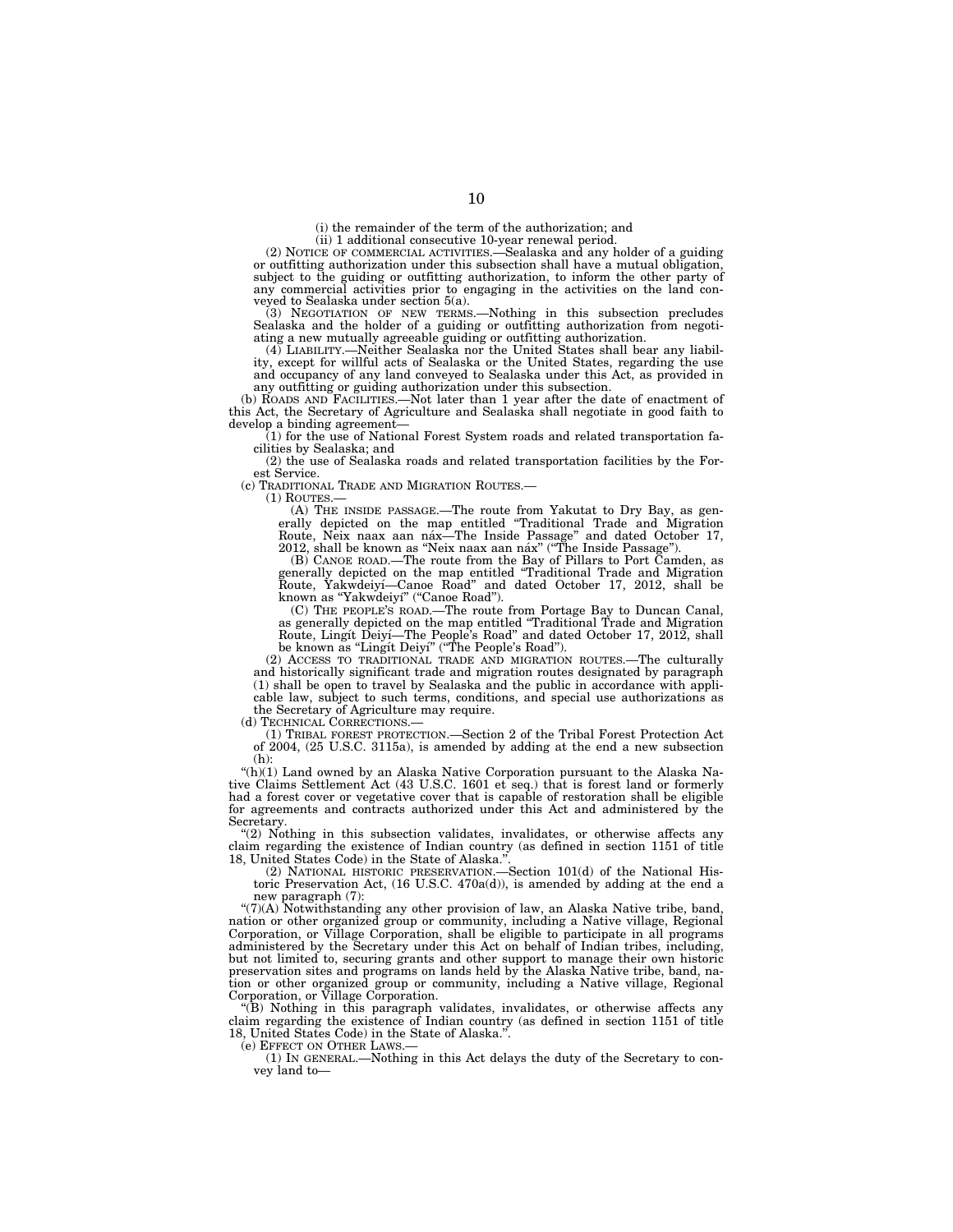(A) the State under the Act of July 7, 1958 (commonly known as the "Alaska Statehood Act") (48 U.S.C. note prec. 21; Public Law 85-508); or (B) a Native Corporation under—

(i) the Alaska Native Claims Settlement Act (43 U.S.C. 1601 et seq.); or

(ii) the Alaska Land Transfer Acceleration Act (43 U.S.C. 1611 note; Public Law 108–452).

(2) CONVEYANCES.—The Secretary shall promptly proceed with the conveyance of all land necessary to fulfill the final entitlement of all Native Corporations in accordance with—

(A) the Alaska Native Claims Settlement Act (43 U.S.C. 1601 et seq.); and

(B) the Alaska Land Transfer Acceleration Act (43 U.S.C. 1611 note; Public Law 108–452).

(f) ESCROW FUNDS.—If Sealaska files the resolution in accordance with section  $4(a)$ 

(1) the escrow requirements of section 2 of Public Law 94–204 (43 U.S.C. 1613 note) shall apply to proceeds (including interest) derived from the land withdrawn under section 5(b) from the date of receipt of the resolution; and

(2) Sealaska shall have no right to any proceeds (including interest) held pursuant to the escrow requirements of section 2 of Public Law 94–204 (43 U.S.C. 1613 note) that were derived from land originally withdrawn for selection by section 16 of the Alaska Native Claims Settlement Act (43 U.S.C. 1615), but not conveyed.

 $(g)$  MAPS.-

(1) AVAILABILITY.—Each map referred to in this Act shall be available in the appropriate offices of the Secretary and the Secretary of Agriculture.

(2) CORRECTIONS.—The Secretary of Agriculture may make any necessary correction to a clerical or typographical error in a map referred to in this Act.

### PURPOSE OF THE BILL

The purpose of H.R. 740 is to provide for the settlement of certain claims under the Alaska Native Claims Settlement Act.

### BACKGROUND AND NEED FOR LEGISLATION

H.R. 740 would allow the Sealaska Corporation to acquire 70,075 acres of federal land in the Tongass National Forest to fulfill its remaining land entitlement pursuant to the Alaska Native Claims Settlement Act of 1971 (ANCSA, 43 U.S.C. 1601 et seq.). The parcels of land are identified on maps available at: *http:// naturalresources.house.gov/uploadedfiles/hr*<sub>1740</sub> 1.22.2013.pdf.<br>
Upon federal conveyance of the lands under H.R. 740. Sealask

Upon federal conveyance of the lands under H.R. 740, Sealaska must relinquish rights to other lands it was required to select under ANCSA. The relinquished lands would become part of the Tongass National Forest by operation of current law. Lands conveyed to Sealaska would be charged to the corporation's land entitlement pool, ensuring it cannot exceed its total ANCSA land allocation.

Most of the parcels conveyed to Sealaska under H.R. 740 are currently zoned by the U.S. Forest Service in the Tongass Land Management Plan for timber management and are accessible by forest roads. Lands to be relinquished by Sealaska contain abundant stands of old growth forest in roadless areas with high habitat and aesthetic value.

When all conveyances to Sealaska and other Native corporations are completed, about 94 percent of the lands in Southeast Alaska will remain in Federal ownership (85 percent of which will be in a wilderness, conservation, or similar non-development legal status), 0.7 percent will be in private (non-Native) ownership, and 2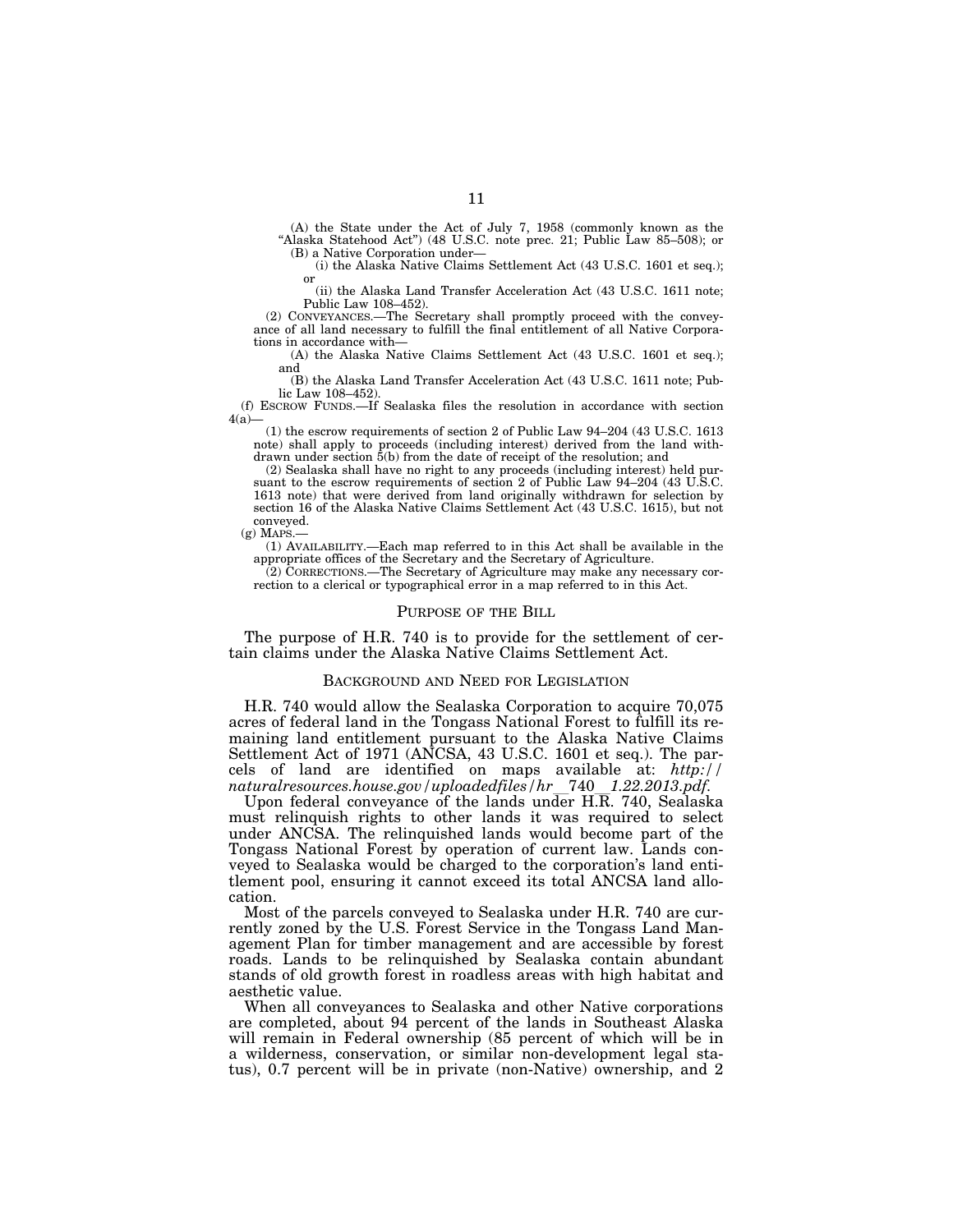percent will be in State of Alaska ownership pursuant to the Alaska Statehood Act.

### ALASKA NATIVE CLAIMS SETTLEMENT ACT

In 1971, Congress enacted ANCSA to resolve aboriginal claims to use and occupancy of all lands and waters in Alaska. In Section  $2(b)$  (43 U.S.C. 1601(b)), Congress declared that:

[T]he settlement should be accomplished rapidly, with certainty, in conformity with the real economic and social needs of Natives, without litigation, with maximum participation by Natives in decisions affecting their rights and property, without establishing any permanent racially defined institutions, rights, privileges, or obligations, without creating a reservation system or lengthy wardship or trusteeship, and without adding to the categories of property and institutions enjoying special tax privileges or to the legislation establishing special relationships between the United States Government and the State of Alaska.

Accordingly, ANCSA created a system in which for-profit business corporations organized by Alaska Natives acquired rights to 44 million acres of land from the public domain, plus a payment of \$1 billion. ANCSA divided Alaska into 12 regions, recognized more than 200 Native Villages, and directed the Secretary of the Interior to withdraw large areas of unreserved public lands from further appropriation until a process of surveying, selecting, and conveying settlement lands to the Native corporations was complete.

Within each region and village, individuals of one-quarter or higher degree Native ancestry were authorized to organize a corporation. In most cases, allocating settlement lands to the corporations was based on a complex formula related to population and area that the Native people historically occupied and used. The Act provided a number of terms and conditions for the formation of the Native Corporations, issuance of stock shares, and conveyance of settlement benefits. Importantly, Section 7(i) of ANCSA requires 70 percent of a Regional Corporation's timber and mineral revenues annually to be divided among all 12 regional corporations.

### SEALASKA LANDS

Sealaska is the Regional Corporation for individuals of Tlingit, Haida, and Tsimishian ancestry whose traditional homelands are the 22 million-acre region of Alaska's southeastern panhandle. Unlike other Regional Corporations, Sealaska was allocated the smallest amount of land in proportion to its large population: about 365,000 acres within the 16 million acre Tongass National Forest. Sealaska actively manages its lands for a variety of purposes, including silviculture and timber development, making it one of the region's largest private employers.

To date, Sealaska has not received title to the last 70,000 acres of its final 365,000-acre entitlement. Under ANCSA, the withdrawal areas, or ''boxes,'' within which the corporation must select its remaining entitlement overlay the sea as well as remote roadless areas and large stands of Old Growth forest. Such areas are unsuitable for the development of timber, minerals, and other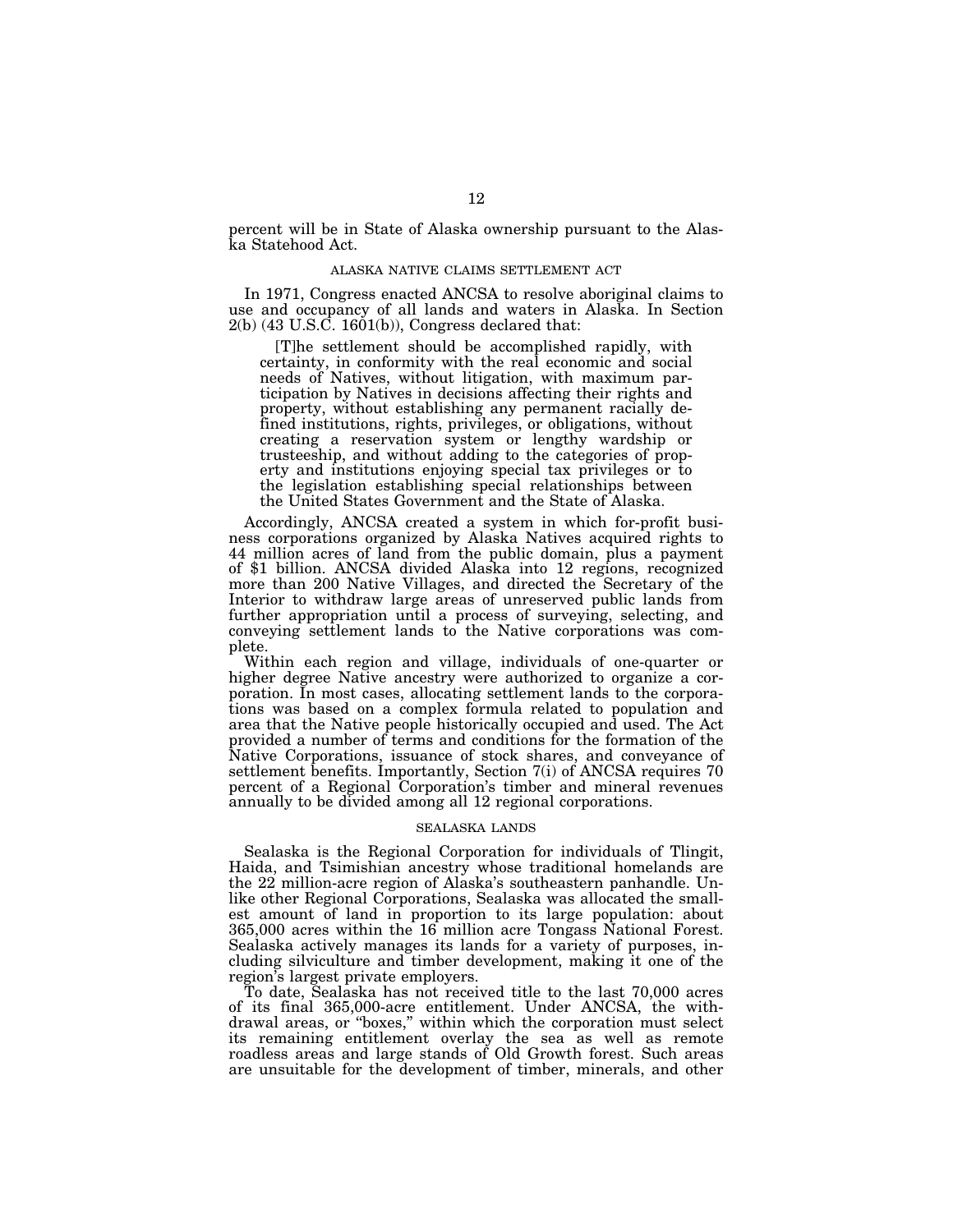uses, and many members of the public would prefer them to remain undisturbed. Consequently, Sealaska's Board of Directors requested legislation allowing Sealaska to fulfill its remaining land entitlement in alternate areas.

H.R. 740 authorizes Sealaska to obtain, outside the ANCSA withdrawal boxes, specified lands in the Tongass to fulfill its remaining 70,000-acre entitlement. The alternative lands contain secondgrowth forest and an existing forest road system. This enables Sealaska to sustain a viable timber program that benefits its shareholders and creates jobs in the surrounding communities. Lands in the withdrawal boxes relinquished by Sealaska can be maintained for their ecologically important values.

In a Subcommittee on Indian and Alaska Native Affairs hearing, a Director of Sealaska described the need for H.R. 740:

While jobs in Southeast Alaska are up over the last 30 years, many of those jobs can be attributed to industrial tourism, which creates seasonal jobs in urban centers and does not translate to population growth. In fact, the posttimber economy has not supported populations in traditional Native villages, where unemployment among Alaska Natives ranges above Great Depression levels and populations are shrinking rapidly.

We consider this legislation to be the most important and immediate "economic stimulus package" that Congress can implement for Southeast Alaska. Sealaska provides significant economic opportunities for our tribal member shareholders and for residents of all of Southeast Alaska through the development of an abundant natural resource—timber. (Testimony of Byron Mallot, Director, Sealaska Corporation, Subcommittee hearing on H.R. 740, May 16, 2013).

Sealaska's importance to the region's economy cannot be understated. Timber development on its private land base creates and sustains private sector jobs to offset the catastrophic 90 percent decline in timber-related jobs in Southeast Alaska since the early 1990s. One of the multiple uses of the Tongass National Forest required under law is timber development. Unfortunately, since the early 1990s, the record of the U.S. Forest Service in providing timber to sustain a commercial industry has been one of abject failure, due to federal red tape, administrative appeals and the filing of lawsuits filed by environmental groups to stop every commercially viable timber sale.

As explained by the Alaska Forest Association in a Subcommittee hearing on a previous version of the bill:

Even though the Forest Service has a timber plan in place which claims to provide up to 267 million board feet annually, the agency has only offered about 15 mmbf of new timber sales annually. Because the timber sale program on federal lands is so unreliable, it is critical that private timber be available to support our industry. (Testimony of Owen Graham, Executive Director, Alaska Forest Association, May 20, 2011).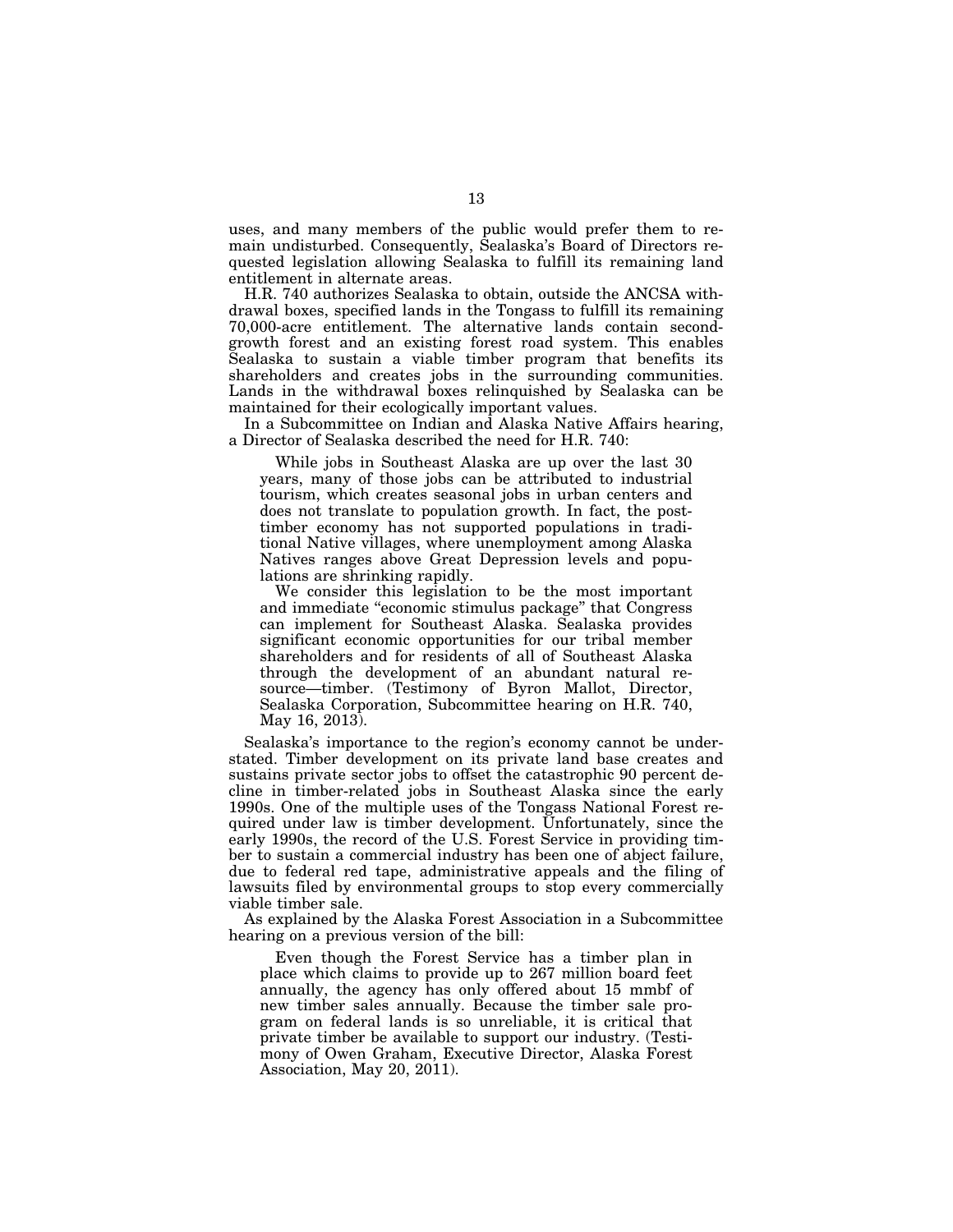According to the State of Alaska, ''Southeast Alaska's remaining timber industry . . . is on the verge of collapse . . . at its lowest level of production since Alaska became a state in 1959.'' (Letter to Subcommittee Chairman and Ranking Member, May 24, 2011). As Sealaska is actively engaged in timber management, H.R. 740 would ensure a stable supply of timber to the region's remaining forest industry, and stabilize historic population out-migration seen in cities, towns, and Native villages across Southeast Alaska.

As with all other private (including Native corporation), state, and municipal lands in Alaska, Sealaska's timber lands are regulated under the Alaska Forest Resources and Practices Act (FRPA, AS 41.17). Passed in 1978, FRPA has undergone major revisions regarding riparian management. According to the Alaska Division of Forestry, ''[T]he Act is designed to protect fish habitat and water quality, and ensure prompt reforestation of forestland while providing for a healthy timber industry. The FRPA ensures that both the timber and commercial fishing industries can continue to provide long-term jobs.''

In addition to lands for timber management, H.R. 740 additionally conveys to Sealaska culturally important sites, and amends the Tribal Forest Protection Act and National Historic Preservation Act to give Alaska Native villages and ANCSA corporations the opportunity to participate in these programs like other tribes.

On May 16, 2013, the Subcommittee on Indian and Alaska Native Affairs held a hearing on H.R. 740, receiving testimony from the U.S. Forest Service, Sealaska, and an Alaska hunting guide who resides in Utah. The U.S. Forest Service "supports the principal objectives'' of the bill; however, it opposes H.R. 740 in its current form because it lacks new conservation designations for the Tongass that are contained in the Senate version of the bill (S. 340). Such conservation designations are not included in H.R. 740 because they are unrelated to the fundamental purpose of the bill, and in a region where the vast majority of lands are protected from any development either by operation of law, topography, or lack of commercial value, they are unjustified.

### ANALYSIS OF H.R. 740

Large Parcels of Land—Most of Sealaska's remaining ANCSA entitlement under H.R. 740 will be conveyed as nine larger parcels of land comprising approximately 67,185 acres.

Sacred Sites—H.R. 740 would permit Sealaska to select up to 127 cultural sites, totaling 840 acres. In previous version of the legislation, Sealaska would have been permitted to select more than 200 cultural sites, totaling 3600 acres. Cultural sites will be selected and conveyed pursuant to the terms of ANCSA and federal regulations.

Small Parcels of Land—H.R. 740 permits Sealaska to select smaller 16 parcels, totaling 2,050 acres, near Native villages. The land offers cultural, recreational and renewable energy opportunities for the Native villages. More than 50 small parcels were considered in previous version of the legislation. Sites heavily used by local communities were removed from H.R. 740.

Protections for Public Access and Commercial Guiding—Under H.R. 740, Sealaska is authorized to select its remaining 70,000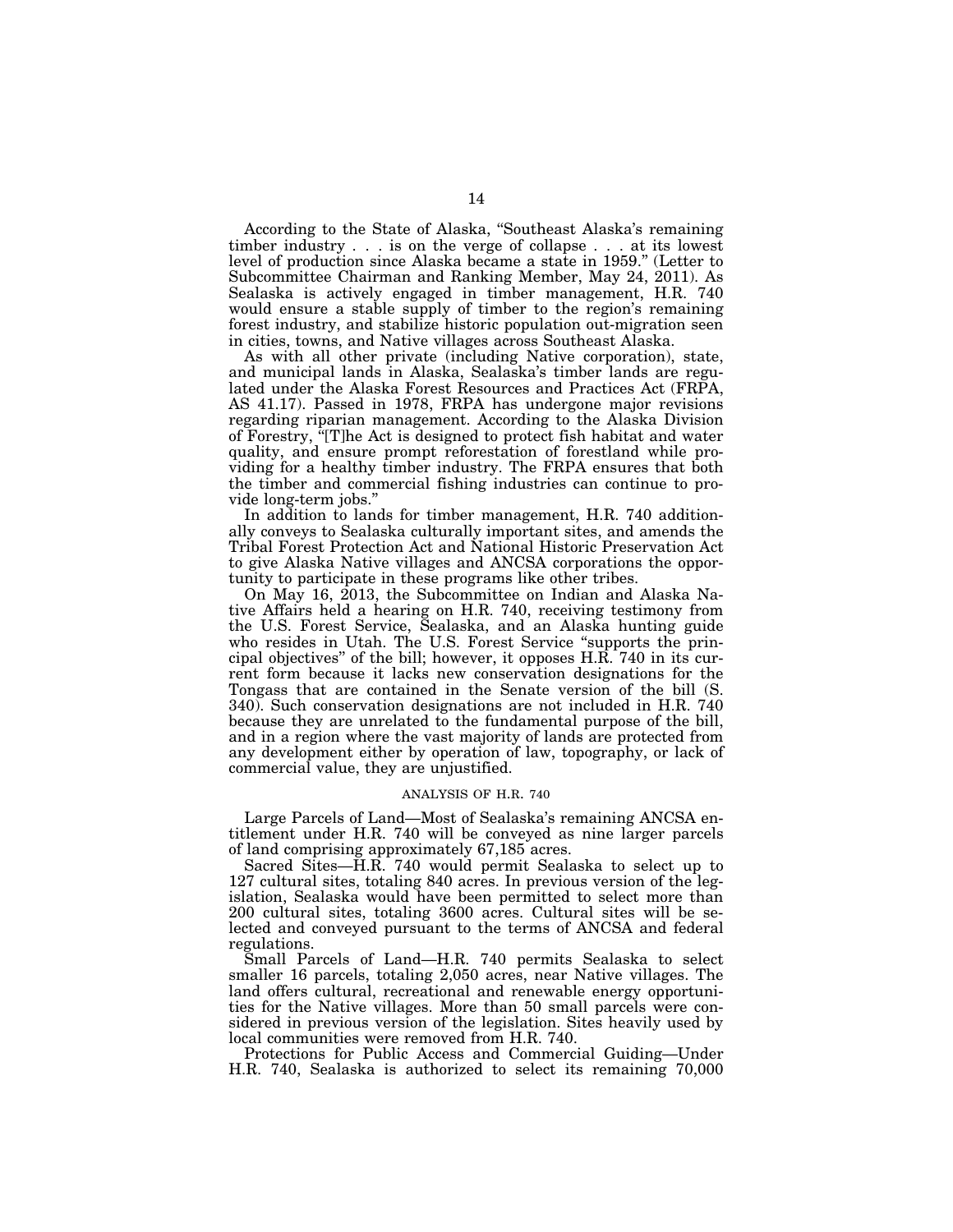acres from outside of the ANCSA withdrawal boxes, but it must do

so subject to additional public access requirements, as follows: • If Sealaska selects from within the existing ANCSA withdrawal boxes, land will be conveyed under the original terms of ANCSA. Under existing law, there would be no automatic right of public access to the 70,000 acres of land selected by Sealaska, and no automatic extension of commercial guide permits on those lands. no automatic extension of commercial guide permits on those lands. • In the alternative, if Sealaska selects its remaining lands

under H.R. 740, the legislation would guarantee permanent public access for subsistence and recreation to more than 69,000 acres of

• H.R. 740 also provides for a 10 year extension of existing com-<br>mercial guide permits when they expire.

 $\bullet$  H.R. 740 guarantees access across cemetery and historical sites to adjacent public lands where such access is reasonably necessary to reach the public lands.

Access for Recreational Hunting and Fishing—Section 17(b) of ANCSA requires the reservation of public easements across lands selected by Native Corporations and at periodic points along the courses of major waterways which are reasonably necessary to support public use and access for recreation, hunting, and other public uses. H.R. 740 grants an additional, broad right of public access to more than 69,000 acres of land conveyed to Sealaska for subsistence and recreational hunting and fishing.

Access to Cultural Sites—H.R. 740 guarantees, in addition to ANCSA Section 17(b) easements, access across cemetery and historical sites to adjacent public lands where such access is reasonably necessary to reach the public lands.

### OTHER PROVISIONS

Trade and Migration Routes removed—As introduced in the 112th Congress, the bill would have conveyed three Traditional and Customary Trade and Migration Routes to Sealaska. H.R. 740 simply recognizes the Trade and Migration Routes as Native places and direct the Forest Service to ensure that access to the Routes is assured. H.R. 740 would not place these lands in Native ownership.

Agreement with Forest Service required for forest development roads—Sealaska may utilize certain forest roads, build a road, and upgrade an existing log transfer facility, to ensure access to a landlocked economic parcel conveyed to it.

Tribal Forest Protection Act and National Historical Preservation Act—Section 7(d)(1) of the bill would permit Native Corporations to work with the Secretary of Agriculture under the Tribal Forest Protection Act to address forest fire and insect infestation issues on Forest Service lands that threaten the health of the adjacent Native lands. Section  $7(d)(2)$  would allow Native Corporations, as owners of Native cemetery sites and historical places in Alaska, to work with the Secretary of the Interior to secure federal support for the preservation of such lands under the National Historic Preservation Act.

Except as otherwise provided in the bill, H.R. 740 provides that federal protections, privileges, and restrictions applied to lands Sealaska is required to select under current law shall apply to lands Sealaska receives under H.R. 740.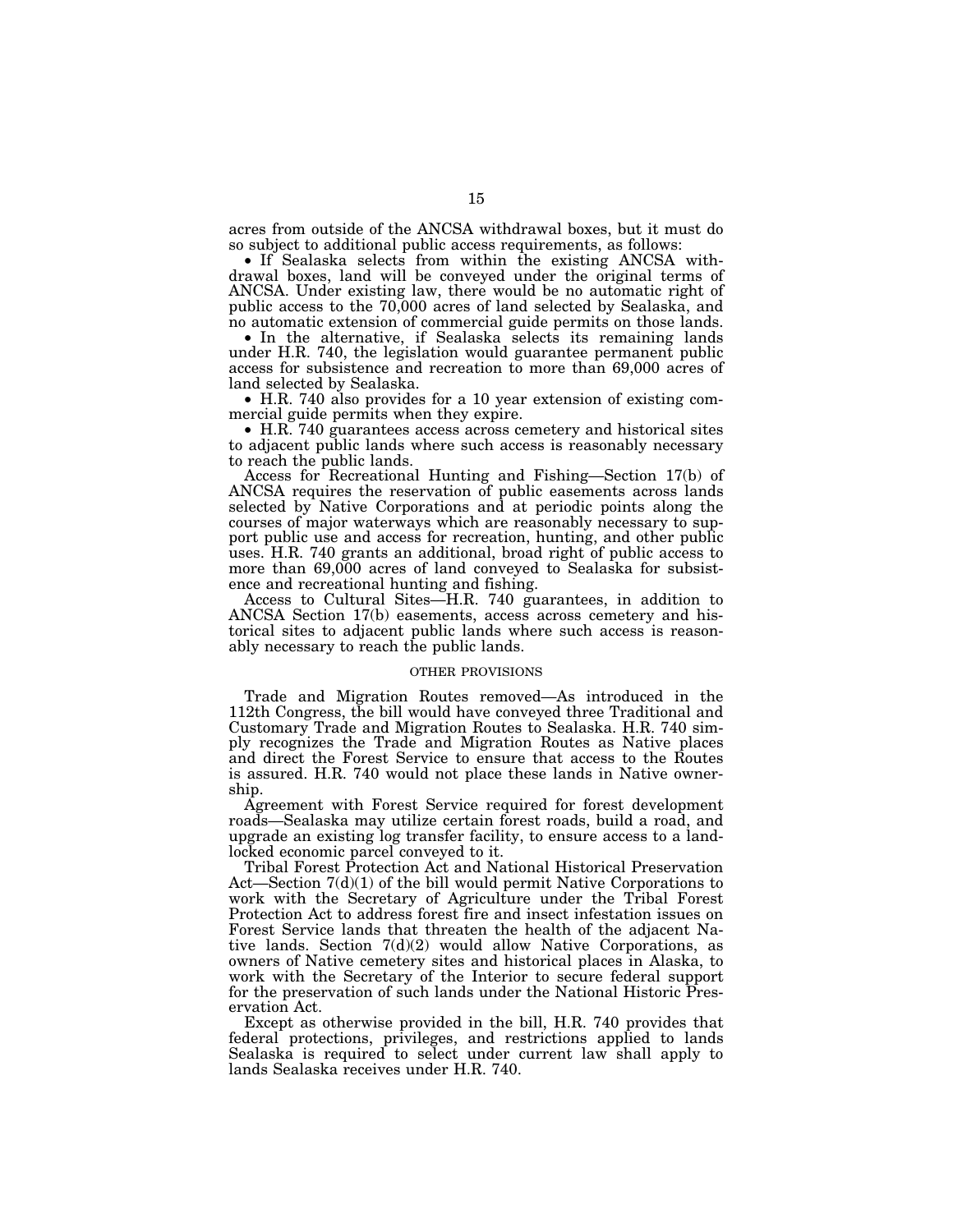During Full Committee consideration of the bill, the Committee adopted en bloc amendments offered by Congressman Don Young (R–AK) to make several technical changes to H.R. 740, including a clarification regarding Alaska jurisdiction over hunting and fishing on private lands to address concerns expressed by the State and by the hunting and fishing community.

### COMMITTEE ACTION

H.R. 740 was introduced on February 14, 2013, by Congressman Don Young (R–AK). The bill was referred to the Committee on Natural Resources, and within the Committee to the Subcommittee on Indian and Alaska Native Affairs. On May 16, 2013, the Subcommittee on Indian and Alaska Native Affairs held a hearing on the bill. On June 12, 2013, the full Natural Resources Committee met to consider the bill. The Subcommittee on Indian and Alaska Native Affairs was discharged by unanimous consent. Congressman Young offered an en bloc amendment designated .048 to the bill; the amendment was adopted by voice vote. The bill, as amended, was then adopted and ordered favorably reported to the House of Representatives by a bipartisan roll call vote of 29 to 14, as follows: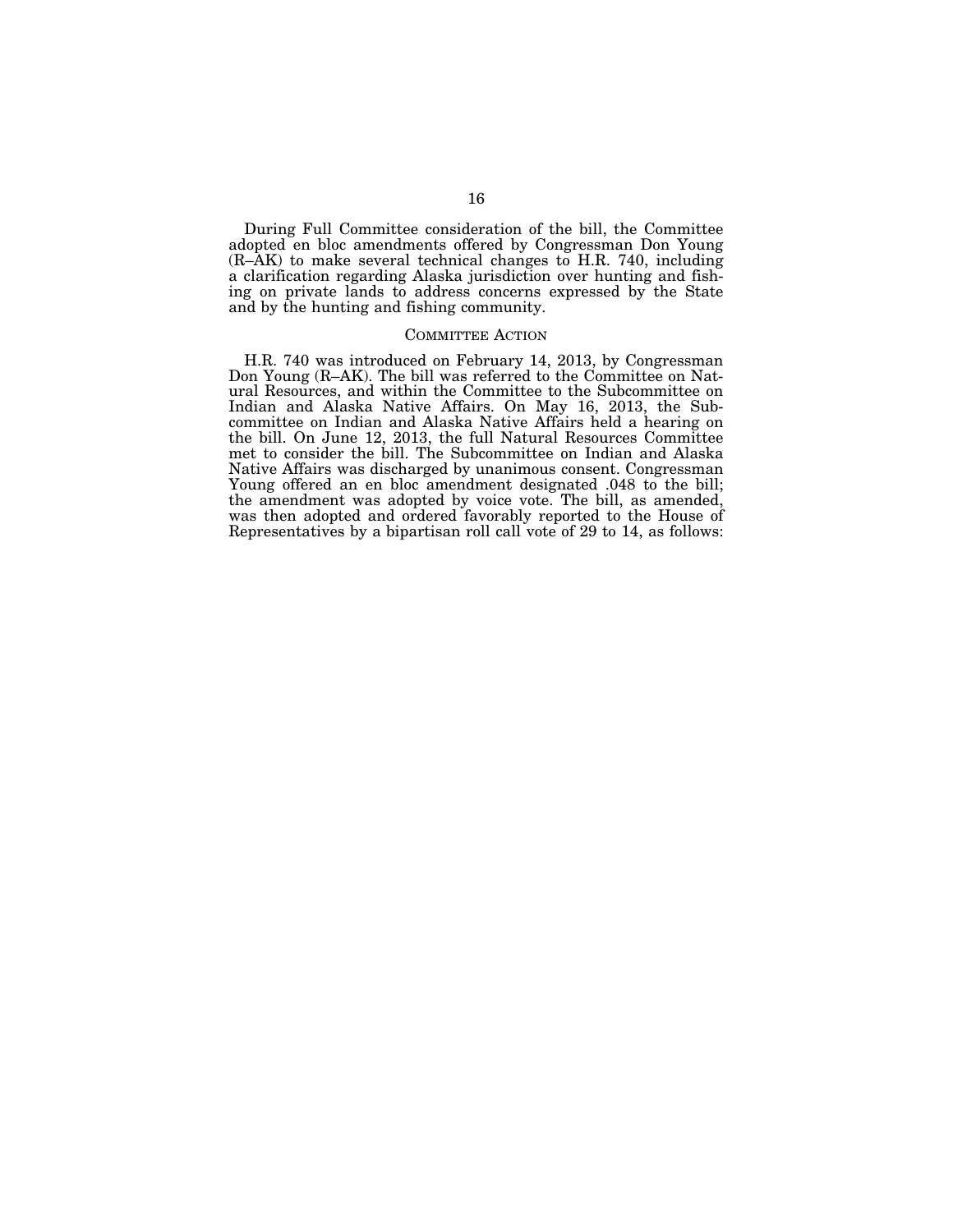# Committee on Natural Resources

U,S, House of Representatives 1 13th Congress

Date: June 12,2013 Recorded Vote #: 10 Meeting on / Amendment on: H.R. 740 - To adopt and favorably report the bill to the House, as amended, agreed to by a vote of 29 yeas to 14 nays

| <b>MEMBERS</b>             | Yea         | Nay | Pres             | <b>MEMBERS</b>      | Yea         | Nav | Pres |
|----------------------------|-------------|-----|------------------|---------------------|-------------|-----|------|
| Mr. Hastings, WA, Chairman | X           |     |                  | Mr. Duncan of SC    | X           |     |      |
| Mr. Markey, MA, Ranking    |             |     |                  | Ms. Hanabusa, HI    | Х           |     |      |
| Mr. Young, AK              | X           |     |                  | Mr. Tipton, CO      | $\mathbf x$ |     |      |
| Mr. Defazio, OR            | X           |     | Mr. Cardenas, CA |                     | $\mathbf x$ |     |      |
| Mr. Gohmert, TX            | X           |     |                  | Mr. Gosar, AZ       | $\mathbf x$ |     |      |
| Mr. Faleomavaega, AS       | X           |     |                  | Mr. Horsford, NV    |             | Х   |      |
| Mr. Bishop, UT             | X           |     |                  | Mr. Labrador, ID    | X           |     |      |
| Mr. Pallone, NJ            |             | X   |                  | Mr. Huffman, CA     |             | X   |      |
| Mr. Lamborn, CO            | X           |     |                  | Mr. Southerland, FL | X           |     |      |
| Mrs. Napolitano, CA        |             | X   |                  | Mr. Ruiz, CA        |             | X   |      |
| Mr. Wittman, VA            | X           |     |                  | Mr. Flores, TX      | X           |     |      |
| Mr. Holt, NJ               |             | X   |                  | Ms. Shea-Porter, NH |             | X   |      |
| Mr. Broun, GA              | $\mathbf x$ |     |                  | Mr. Runyan, NJ      | X           |     |      |
| Mr. Grijalva, AZ           |             | X   |                  | Mr. Lowenthal, CA   |             | X   |      |
| Mr. Fleming, LA            | X           |     |                  | Mr. Amodei, NV      |             |     |      |
| Ms. Bordallo, GU           | X           |     |                  | Mr. Garcia, FL      |             | X   |      |
| Mr. McClintock, CA         | X           |     |                  | Mr. Mullin, OK      | X           |     |      |
| Mr. Costa, CA              | X           |     |                  | Mr. Cartwright, PA  |             | X   |      |
| Mr. Thompson, PA           | X           |     |                  | Mr. Stewart, UT     | Х           |     |      |
| Mr. Sablan, CNMI           |             |     |                  | Mr. Daines, MT      | X           |     |      |
| Ms. Lummis, WY             | X           |     |                  | Mr. Cramer, ND      | X           |     |      |
| Ms. Tsongas, MA            |             | X   |                  | Mr. LaMalfa, CA     |             |     |      |
| Mr. Benishek, MI           | X           |     |                  | Mr. Smith, MO       | Х           |     |      |
| Mr. Pierluisi, PR          | X           |     |                  |                     |             |     |      |
|                            |             |     |                  |                     |             |     |      |
|                            |             |     |                  | <b>TOTALS</b>       | 29          | 14  |      |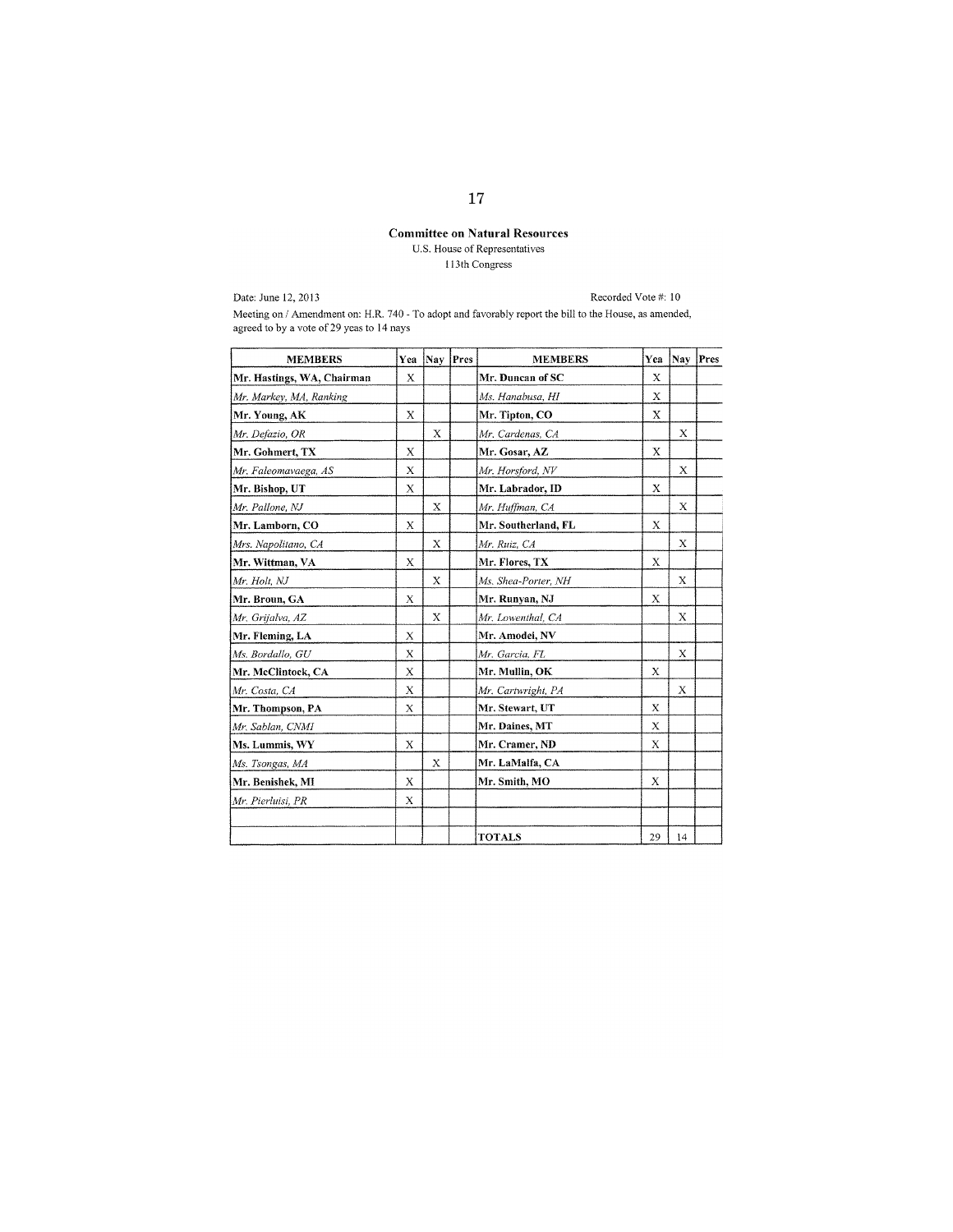### COMMITTEE OVERSIGHT FINDINGS AND RECOMMENDATIONS

Regarding clause  $2(b)(1)$  of rule X and clause  $3(c)(1)$  of rule XIII of the Rules of the House of Representatives, the Committee on Natural Resources' oversight findings and recommendations are reflected in the body of this report.

### COMPLIANCE WITH HOUSE RULE XIII

1. Cost of Legislation. Clause 3(d)(1) of rule XIII of the Rules of the House of Representatives requires an estimate and a comparison by the Committee of the costs which would be incurred in carrying out this bill. However, clause  $3(d)(2)(B)$  of that Rule provides that this requirement does not apply when the Committee has included in its report a timely submitted cost estimate of the bill prepared by the Director of the Congressional Budget Office under section 402 of the Congressional Budget Act of 1974. Under clause 3(c)(3) of rule XIII of the Rules of the House of Representatives and section 403 of the Congressional Budget Act of 1974, the Committee has received the following cost estimate for this bill from the Director of the Congressional Budget Office:

### *H.R. 740—Southeast Alaska Native Land Entitlement Finalization and Jobs Protection Act*

H.R. 740 would authorize the Southeast Alaska Native Corporation (Sealaska) to select the remainder of its land entitlement from federal lands outside the area originally delineated for that purpose by the Alaska Native Claims Settlement Act. Based on information from the Forest Service, CBO estimates that enacting H.R. 740 would result in a net loss of \$4 million in timber receipts over the 2014–2023 period (such losses would increase direct spending). Because enacting the legislation would affect direct spending, pay-asyou-go procedures apply. Enacting H.R. 740 would not affect revenues.

Under the bill, Sealaska would be permitted to choose its remaining land entitlement from about 70,000 acres of old and second-growth forest land. Though the legislation would not grant additional lands to Sealaska, it would allow Sealaska to select from federal lands that are not available under current law and that are expected to generate timber receipts for the Treasury; in contrast, the lands available under current law are not expected to generate receipts to the Treasury. Proceeds from the sale of timber on federal lands are deposited in the Treasury as offsetting receipts (a credit against direct spending).

CBO estimates that enacting H.R. 740 would result in about 18,000 fewer federal acres being harvested for timber over the 2014–2023 period. CBO estimates that this reduction in timber harvests would reduce offsetting receipts by \$18 million over the 2014–2023 period. The Forest Service has the authority to spend a portion of those receipts without further appropriation. Thus, CBO estimates that enacting the bill would reduce net offsetting receipts to the Treasury by \$4 million over the 2014–2023 period and additional amounts after 2023.

The Statutory Pay-As-You-Go Act of 2010 establishes budget-reporting and enforcement procedures for legislation affecting direct spending or revenues. H.R. 740 would reduce offsetting receipts;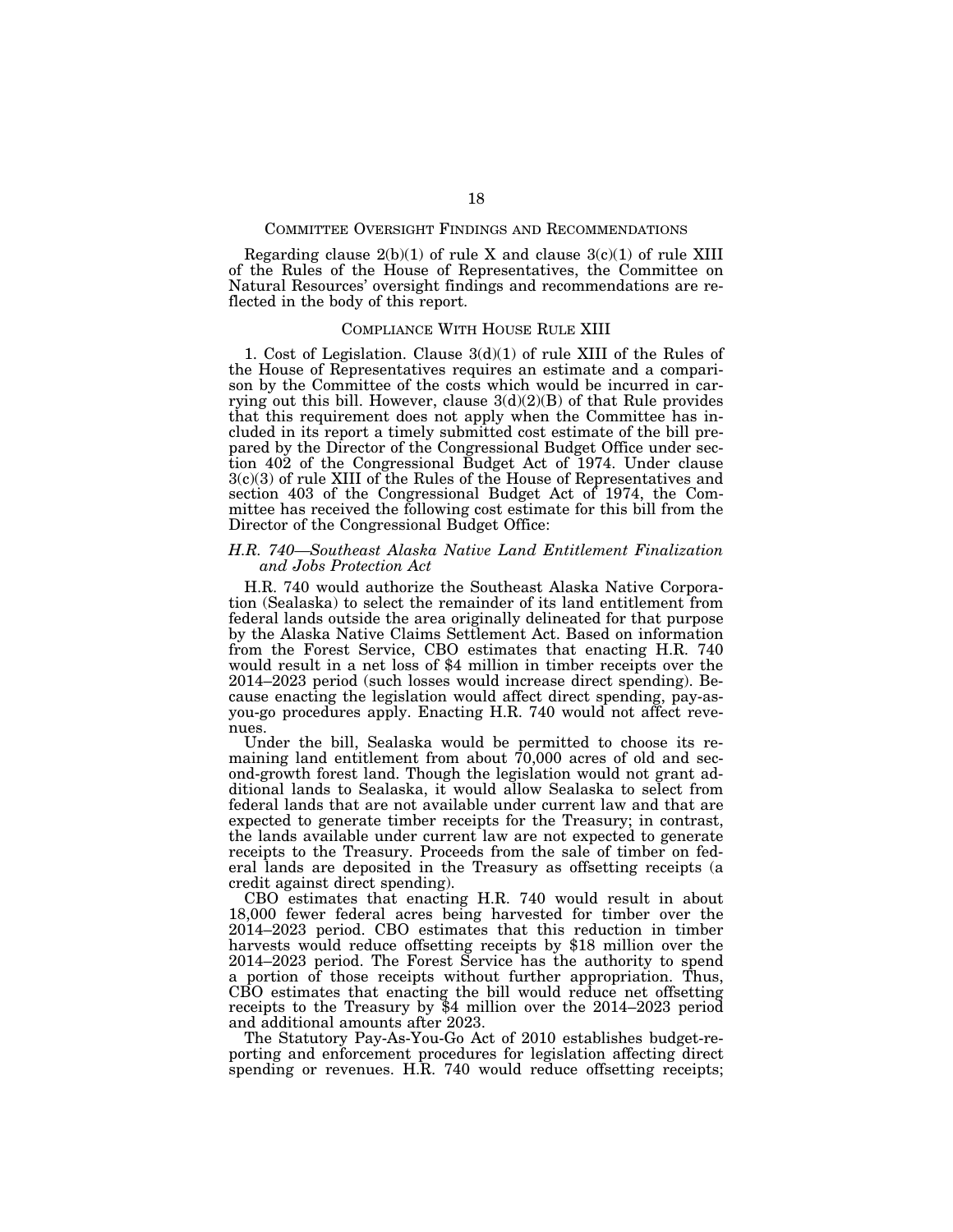|                         | therefore, pay-as-you-go procedures apply. The net changes in out- |
|-------------------------|--------------------------------------------------------------------|
|                         | lays that are subject to those pay-as-you-go procedures are shown  |
| in the following table. |                                                                    |

CBO ESTIMATE OF PAY-AS-YOU-GO EFFECTS FOR H.R. 740 AS ORDERED REPORTED BY THE HOUSE COMMITTEE ON NATURAL RESOURCES ON JUNE 12, 2013

| $2013-$<br>2023<br>2022<br>2021<br>2017<br>2019<br>2020<br>2013<br>2014<br>2018<br>2016<br>2015<br>2018<br>NET INCREASE OR DECREASE $(-)$ IN THE DEFICIT |                   | By fiscal year in millions of dollars- |  |  |  |  |  |  |  |  |  |  |  |                  |
|----------------------------------------------------------------------------------------------------------------------------------------------------------|-------------------|----------------------------------------|--|--|--|--|--|--|--|--|--|--|--|------------------|
|                                                                                                                                                          |                   |                                        |  |  |  |  |  |  |  |  |  |  |  | $2013 -$<br>2023 |
|                                                                                                                                                          |                   |                                        |  |  |  |  |  |  |  |  |  |  |  |                  |
| You-Go Impact<br>$\mathbf{0}$<br>$\mathbf{0}$<br>$\mathbf{0}$<br>$\mathbf{0}$<br>$\theta$<br>$\overline{0}$<br>$\overline{1}$<br>$\sim$ 0<br>$\theta$    | Statutory Pay-As- |                                        |  |  |  |  |  |  |  |  |  |  |  | 4                |

H.R. 740 contains no intergovernmental or private-sector mandates as defined in the Unfunded Mandates Reform Act and would impose no costs on state, local, or tribal governments. Enacting this legislation would benefit Sealaska.

On August 21, 2013, CBO transmitted a cost estimate for S. 340, the Southeast Alaska Native Land Entitlement Finalization and Jobs Protection Act, as ordered reported by the Senate Committee on Energy and Natural Resources on June 18, 2013. H.R. 740 and S. 340 are similar; however, S. 340 would allow the Forest Service to harvest timber in areas that are not allowed under current law. CBO estimates this provision would result in a small increase in proceeds from timber sales. H.R. 740 does not include this provision. The CBO cost estimates reflect this difference.

The CBO staff contact for this estimate is Martin von Gnechten. The estimate was approved by Theresa Gullo, Deputy Assistant Director for Budget Analysis.

2. Section 308(a) of Congressional Budget Act. As required by clause  $3(c)(2)$  of rule XIII of the Rules of the House of Representatives and section 308(a) of the Congressional Budget Act of 1974, this bill does not contain any new budget authority, spending authority, credit authority, or an increase or decrease in revenues or tax expenditures. Based on information from the Forest Service, CBO estimates that enacting H.R. 740 would result in a net loss of \$4 million in timber receipts over the 2014–2023 period (such losses would increase direct spending).

3. General Performance Goals and Objectives. As required by clause  $3(c)(4)$  of rule XIII, the general performance goal or objective of this bill is to provide for the settlement of certain claims under the Alaska Native Claims Settlement Act.

### EARMARK STATEMENT

This bill does not contain any Congressional earmarks, limited tax benefits, or limited tariff benefits as defined under clause  $9(e)$ ,  $9(f)$ , and  $9(g)$  of rule XXI of the Rules of the House of Representatives.

### COMPLIANCE WITH PUBLIC LAW 104–4

This bill contains no unfunded mandates.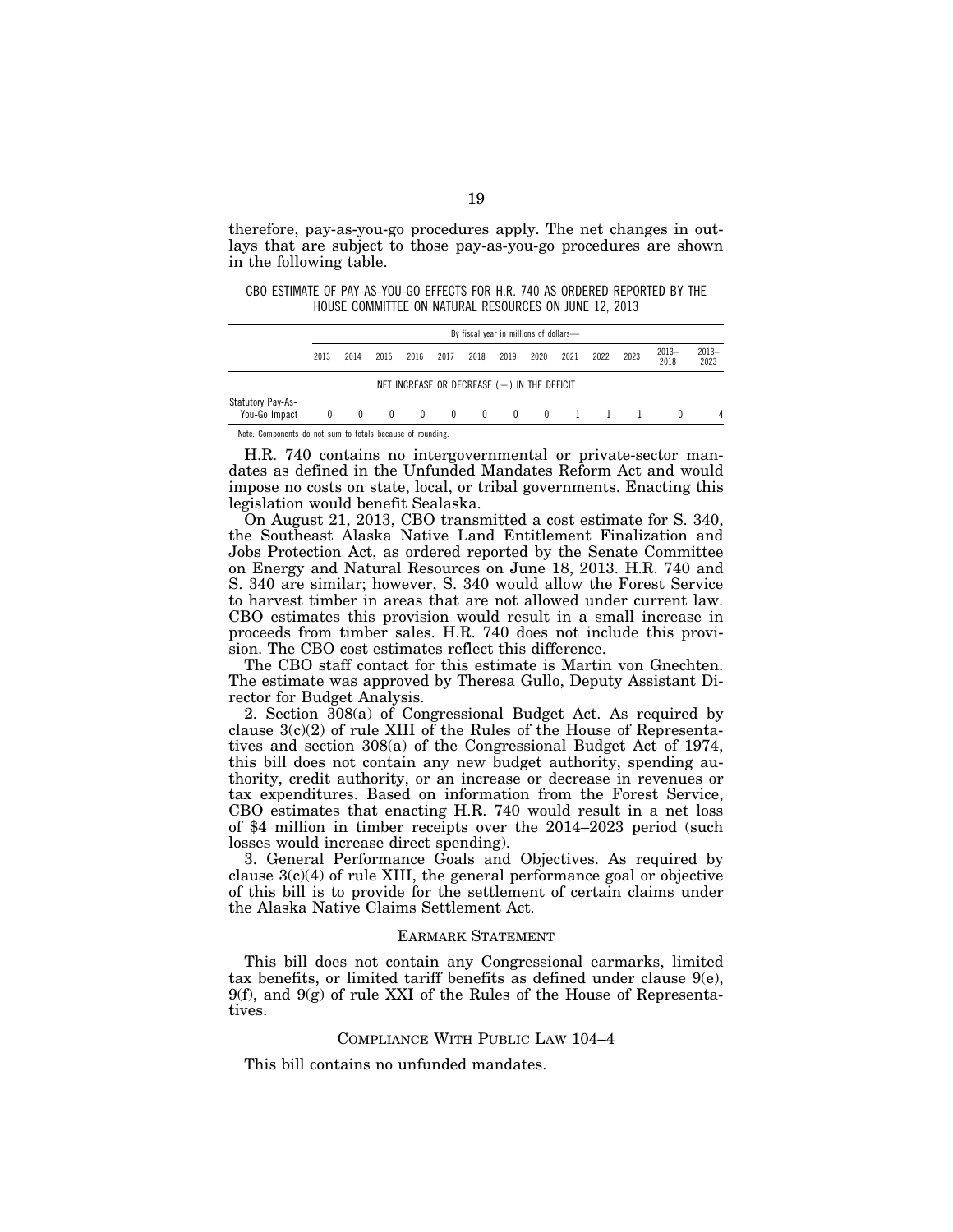### COMPLIANCE WITH H. RES. 5

Directed Rule Making. The Chairman does not believe that this bill directs any executive branch official to conduct any specific rule-making proceedings.

Duplication of Existing Programs. This bill does not establish or reauthorize a program of the federal government known to be duplicative of another program. Such program was not included in any report from the Government Accountability Office to Congress pursuant to section 21 of Public Law 111–139 or identified in the most recent Catalog of Federal Domestic Assistance published pursuant to the Federal Program Information Act (Public Law 95–220, as amended by Public Law 98–169) as relating to other programs.

### PREEMPTION OF STATE, LOCAL OR TRIBAL LAW

This bill is not intended to preempt any State, local or tribal law.

### CHANGES IN EXISTING LAW MADE BY THE BILL, AS REPORTED

In compliance with clause 3(e) of rule XIII of the Rules of the House of Representatives, changes in existing law made by the bill, as reported, are shown as follows (new matter is printed in italic and existing law in which no change is proposed is shown in roman):

# **TRIBAL FOREST PROTECTION ACT OF 2004**

\* \* \* \* \* \* \*

### **SEC. 2. TRIBAL FOREST ASSETS PROTECTION.**

(a) DEFINITIONS.—In this section:

(1) FEDERAL LAND.—The term "Federal land" means—

(A) land of the National Forest System (as defined in section 11(a) of the Forest and Rangeland Renewable Resources Planning Act of 1974 (16 U.S.C. 1609(a))) administered by the Secretary of Agriculture, acting through the Chief of the Forest Service; and

(B) public lands (as defined in section 103 of the Federal Land Policy and Management Act of 1976 (43 U.S.C. 1702)), the surface of which is administered by the Secretary of the Interior, acting through the Director of the Bureau of Land Management.

(2) INDIAN FOREST LAND OR RANGELAND.—The term ''Indian forest land or rangeland'' means land that—

(A) is held in trust by, or with a restriction against alienation by, the United States for an Indian tribe or a member of an Indian tribe; and

 $(B)(i)(I)$  is Indian forest land (as defined in section 304 of the National Indian Forest Resources Management Act (25 U.S.C. 3103)); or

(II) has a cover of grasses, brush, or any similar vegetation; or

(ii) formerly had a forest cover or vegetative cover that is capable of restoration.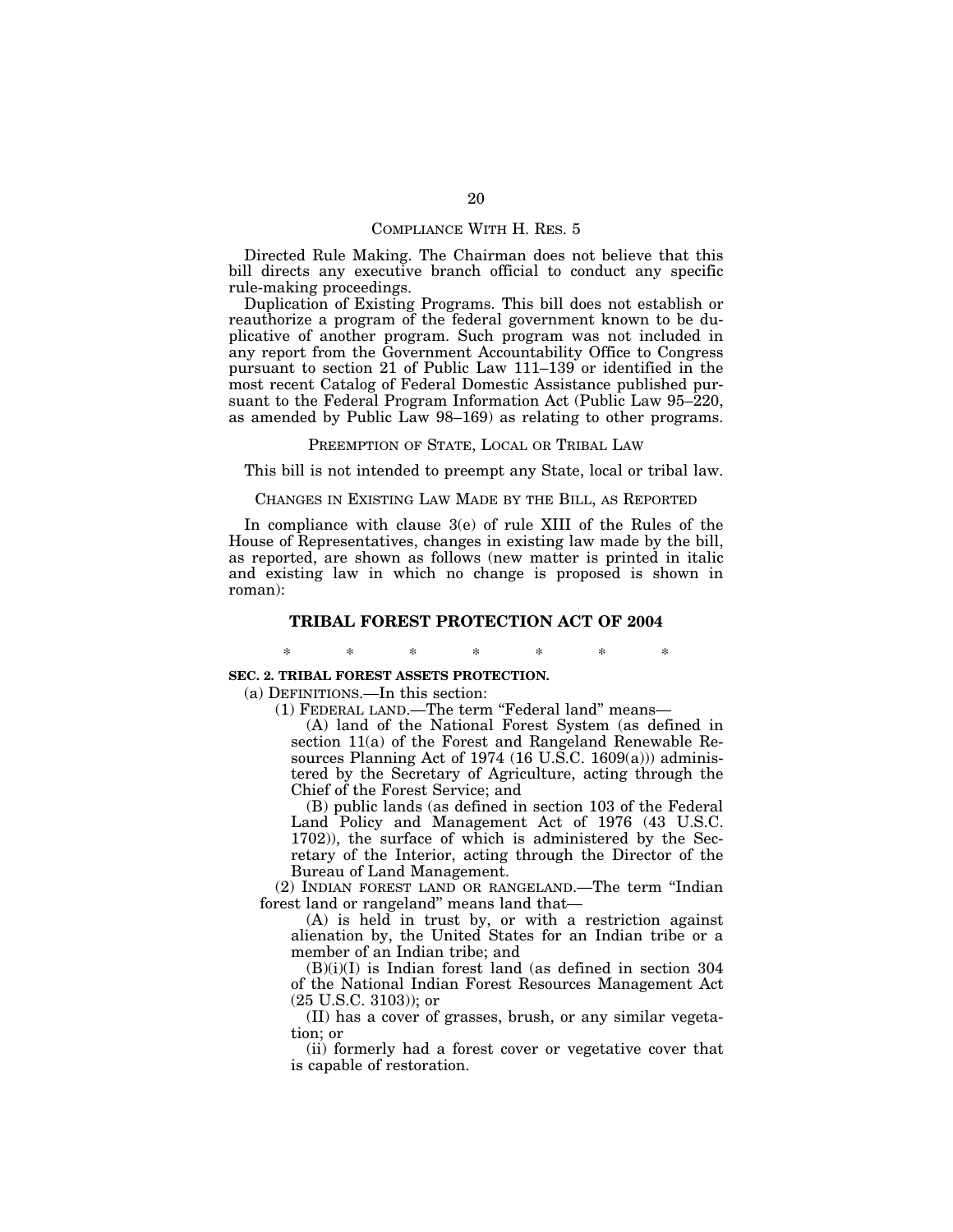(3) INDIAN TRIBE.—The term ''Indian tribe'' has the meaning given the term in section 4 of the Indian Self-Determination and Education Assistance Act (25 U.S.C. 450b).

(4) SECRETARY.—The term "Secretary" means-

(A) the Secretary of Agriculture, with respect to land under the jurisdiction of the Forest Service; and

(B) the Secretary of the Interior, with respect to land under the jurisdiction of the Bureau of Land Management. (b) AUTHORITY TO PROTECT INDIAN FOREST LAND OR RANGE-<br>LAND.—

(1) IN GENERAL.—Not later than 120 days after the date on which an Indian tribe submits to the Secretary a request to enter into an agreement or contract to carry out a project to protect Indian forest land or rangeland (including a project to restore Federal land that borders on or is adjacent to Indian forest land or rangeland) that meets the criteria described in subsection (c), the Secretary may issue public notice of initiation of any necessary environmental review or of the potential of entering into an agreement or contract with the Indian tribe pursuant to section 347 of the Department of the Interior and Related Agencies Appropriations Act, 1999 (16 U.S.C. 2104 note; Public Law 105–277) (as amended by section 323 of the Department of the Interior and Related Agencies Appropriations Act, 2003 (117 Stat. 275)), or such other authority as appropriate, under which the Indian tribe would carry out activities described in paragraph (3).

(2) ENVIRONMENTAL ANALYSIS.—Following completion of any necessary environmental analysis, the Secretary may enter into an agreement or contract with the Indian tribe as described in paragraph (1).

(3) ACTIVITIES.—Under an agreement or contract entered into under paragraph (2), the Indian tribe may carry out activities to achieve land management goals for Federal land that is—

(A) under the jurisdiction of the Secretary; and

(B) bordering or adjacent to the Indian forest land or rangeland under the jurisdiction of the Indian tribe.

(c) SELECTION CRITERIA.—The criteria referred to in subsection (b), with respect to an Indian tribe, are whether—

(1) the Indian forest land or rangeland under the jurisdiction of the Indian tribe borders on or is adjacent to land under the jurisdiction of the Forest Service or the Bureau of Land Management;

(2) Forest Service or Bureau of Land Management land bordering on or adjacent to the Indian forest land or rangeland under the jurisdiction of the Indian tribe—

(A) poses a fire, disease, or other threat to—

(i) the Indian forest land or rangeland under the jurisdiction of the Indian tribe; or

(ii) a tribal community; or

(B) is in need of land restoration activities;

(3) the agreement or contracting activities applied for by the Indian tribe are not already covered by a stewardship contract or other instrument that would present a conflict on the subject land; and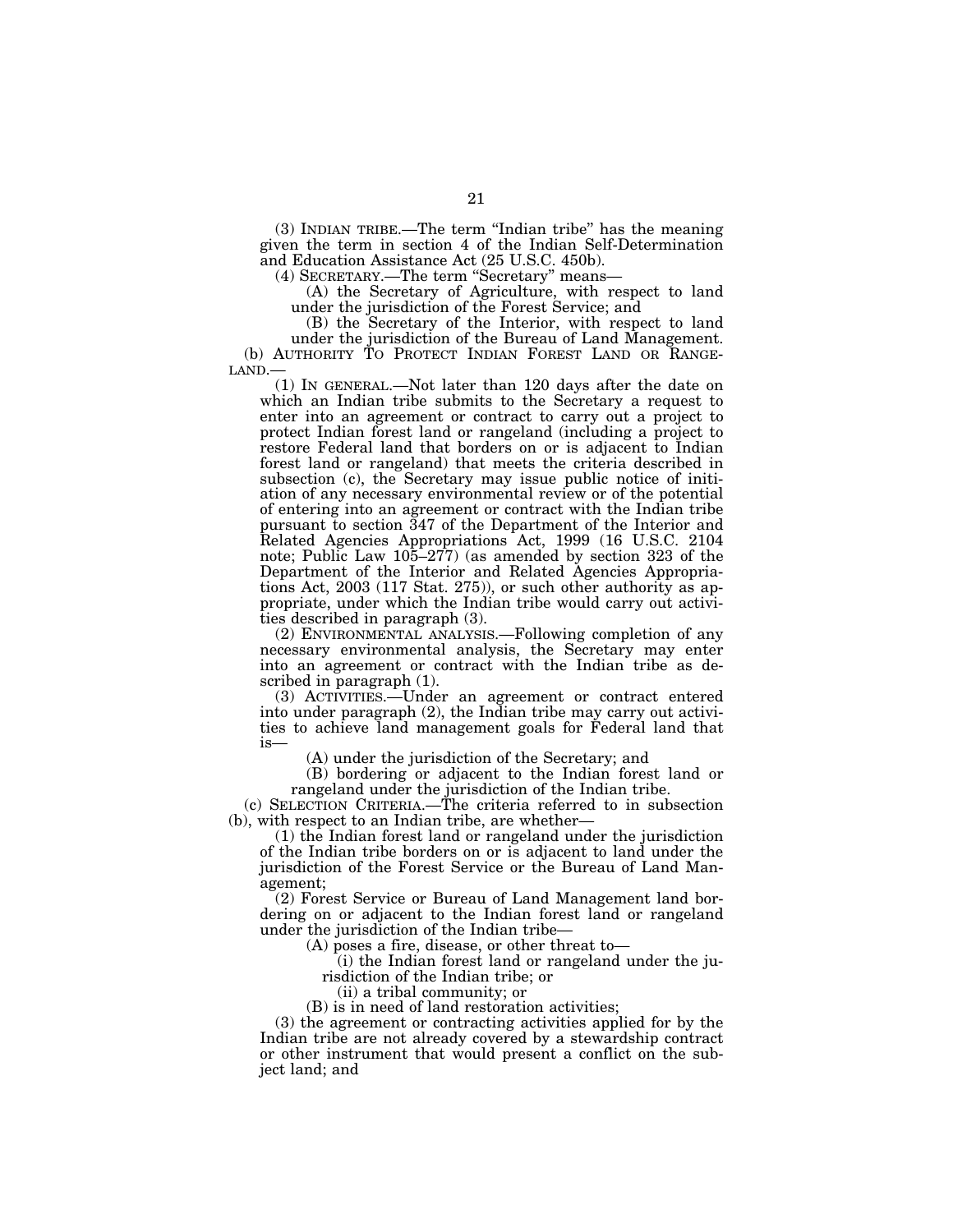(4) the Forest Service or Bureau of Land Management land described in the application of the Indian tribe presents or involves a feature or circumstance unique to that Indian tribe (including treaty rights or biological, archaeological, historical, or cultural circumstances).

(d) NOTICE OF DENIAL.—If the Secretary denies a tribal request under subsection  $(b)(1)$ , the Secretary may issue a notice of denial to the Indian tribe, which—

(1) identifies the specific factors that caused, and explains the reasons that support, the denial;

(2) identifies potential courses of action for overcoming specific issues that led to the denial; and

(3) proposes a schedule of consultation with the Indian tribe for the purpose of developing a strategy for protecting the Indian forest land or rangeland of the Indian tribe and interests of the Indian tribe in Federal land.

(e) PROPOSAL EVALUATION AND DETERMINATION FACTORS.—In entering into an agreement or contract in response to a request of an Indian tribe under subsection (b)(1), the Secretary may—

(1) use a best-value basis; and

(2) give specific consideration to tribally-related factors in the proposal of the Indian tribe, including—

(A) the status of the Indian tribe as an Indian tribe;

(B) the trust status of the Indian forest land or rangeland of the Indian tribe;

(C) the cultural, traditional, and historical affiliation of the Indian tribe with the land subject to the proposal;

(D) the treaty rights or other reserved rights of the Indian tribe relating to the land subject to the proposal;

(E) the indigenous knowledge and skills of members of the Indian tribe;

(F) the features of the landscape of the land subject to the proposal, including watersheds and vegetation types;

(G) the working relationships between the Indian tribe and Federal agencies in coordinating activities affecting the land subject to the proposal; and

(H) the access by members of the Indian tribe to the land subject to the proposal.

(f) NO EFFECT ON EXISTING AUTHORITY.—Nothing in this Act— (1) prohibits, restricts, or otherwise adversely affects the par-

ticipation of any Indian tribe in stewardship agreements or contracting under the authority of section 347 of the Department of the Interior and Related Agencies Appropriations Act, 1999 (16 U.S.C. 2104 note; Public Law 105-277) (as amended by section 323 of the Department of the Interior and Related Agencies Appropriations Act, 2003 (117 Stat. 275)) or other authority invoked pursuant to this Act; or

(2) invalidates any agreement or contract under that authority.

(g) REPORT.—Not later than 4 years after the date of enactment of this Act, the Secretary shall submit to Congress a report that describes the Indian tribal requests received and agreements or contracts that have been entered into under this Act.

*(h)(1) Land owned by an Alaska Native Corporation pursuant to the Alaska Native Claims Settlement Act (43 U.S.C. 1601 et seq.)*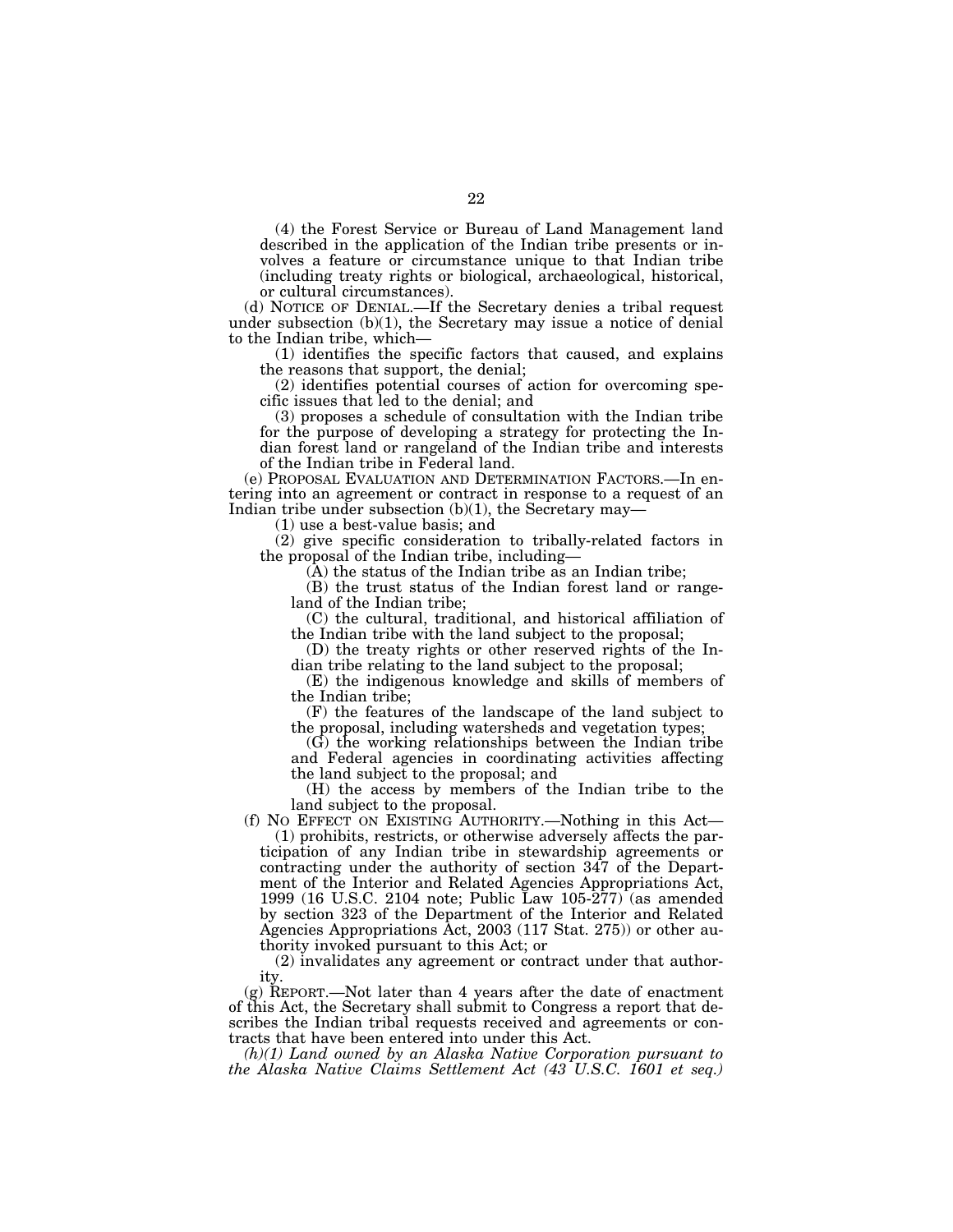*that is forest land or formerly had a forest cover or vegetative cover that is capable of restoration shall be eligible for agreements and contracts authorized under this Act and administered by the Secretary.* 

*(2) Nothing in this subsection validates, invalidates, or otherwise affects any claim regarding the existence of Indian country (as defined in section 1151 of title 18, United States Code) in the State of Alaska.* 

# **NATIONAL HISTORIC PRESERVATION ACT**  \* \* \* \* \* \* \*

# TITLE I

SEC. 101. (a)(1)(A) The Secretary of the Interior is authorized to expand and maintain a National Register of Historic Places composed of districts, sites, buildings, structures, and objects significant in American history, architecture, archeology, engineering, and culture. Notwithstanding section 43(c) of the Act entitled ''An Act to provide for the registration and protection of trademarks used in commerce, to carry out the provisions of certain international conventions, and for other purposes'', approved July 5, 1946 (commonly known as the ''Trademark Act of 1946'' (15 U.S.C. 1125(c))), buildings and structures on or eligible for inclusion on the National Register of Historic Places (either individually or as part of a historic district), or designated as an individual landmark or as a contributing building in a historic district by a unit of State or local government, may retain the name historically associated with the building or structure.

(B) Properties meeting the criteria for National Historic Landmarks established pursuant to paragraph (2) shall be designated as ''National Historic Landmarks'' and included on the National Register, subject to the requirements of paragraph (6). All historic properties included on the National Register on the date of the enactment of the National Historic Preservation Act Amendments of 1980 shall be deemed to be included on the National Register as of their initial listing for purposes of this Act. All historic properties listed in the Federal Register of February 6, 1979, as ''National Historic Landmarks'' or thereafter prior to the effective date of this Act are declared by Congress to be National Historic Landmarks of national historic significance as of their initial listing as such in the Federal Register for purposes of this Act and the Act of August 21, 1935 (49 Stat. 666); except that in cases of National Historic Landmark districts for which no boundaries have been established, boundaries must first be published in the Federal Register.

(2) The Secretary in consultation with national historical and archaeological associations, shall establish or revise criteria for properties to be included on the National Register and criteria for National Historic Landmarks, and shall also promulgate or revise regulations as may be necessary for—

(A) nominating properties for inclusion in, and removal from, the National Register and the recommendation of properties by certified local governments;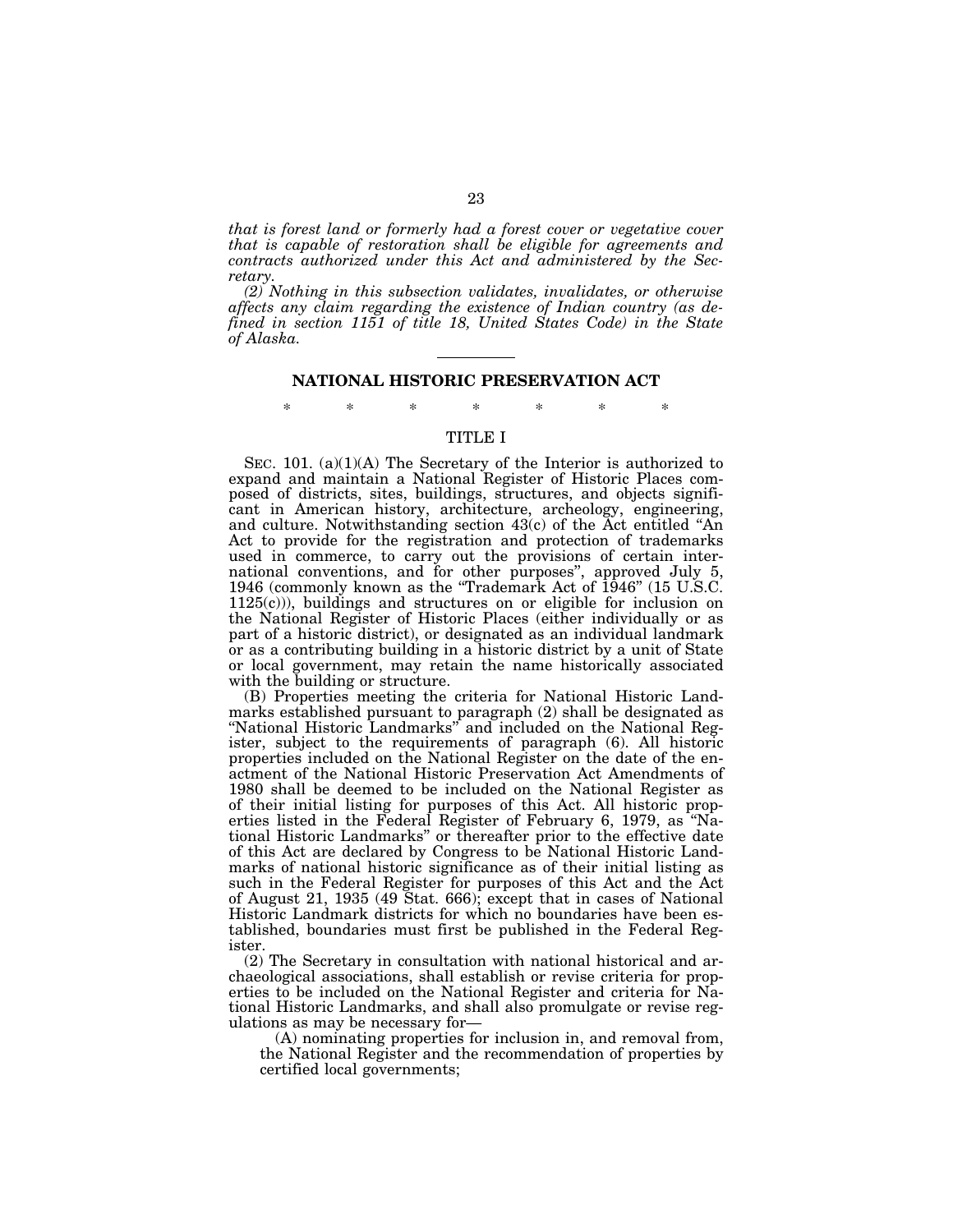(B) designating properties as National Historic Landmarks and removing such designation;

(C) considering appeals from such recommendations, nominations, removals, and designations (or any failure or refusal by a nominating authority to nominate or designate);

(D) nominating historic properties for inclusion in the World Heritage List in accordance with the terms of the Convention concerning the Protection of the World Cultural and Natural Heritage;

(E) making determinations of eligibility of properties for inclusion on the National Register; and

(F) notifying the owner of a property, and appropriate local governments, and the general public, when the property is being considered for inclusion on the National Register, for designation as a National Historic Landmark or for nomination to the World Heritage List.

(3) Subject to the requirements of paragraph (6), any State which is carrying out a program approved under subsection (b), shall nominate to the Secretary properties which meet the criteria promulgated under subsection (a) for inclusion on the National Register. Subject to paragraph (6), any property nominated under this paragraph or under section 110(a)(2) shall be included on the National Register on the date forty-five days after receipt by the Secretary of the nomination and the necessary documentation, unless the Secretary disapproves such nomination within such forty-five day period or unless an appeal is filed under paragraph (5).

 $(4)$  Subject to the requirements of paragraph  $(6)$  the Secretary may accept a nomination directly from any person or local government for inclusion of a property on the National Register only if such property is located in a State where there is no program approved under subsection (b). The Secretary may include on the National Register any property for which such a nomination is made if he determines that such property is eligible in accordance with the regulations promulgated under paragraph (2). Such determination shall be made within ninety days from the date of the nomination unless the nomination is appealed under paragraph (5).

(5) Any person or local government may appeal to the Secretary a nomination of any historic property for inclusion on the National Register and may appeal to the Secretary the failure or refusal of a nominating authority to nominate a property in accordance with this subsection.

(6) The Secretary shall promulgate regulations requiring that before any property or district may be included on the National Register or designated as a National Historic Landmark, the owner or owners or such property, or a majority of the owners of the properties within the district in the case of an historic district, shall be given the opportunity (including a reasonable period of time) to concur in, or object to, the nomination of the property or district for such inclusion or designation. If the owner or owners of any privately owned property, or a majority of the owners of such properties within the district in the case of an historic district, object to such inclusion or designation, such property shall not be included on the National Register or designated as a National Historic Landmark until such objection is withdrawn. The Secretary shall review the nomination of the property or district where any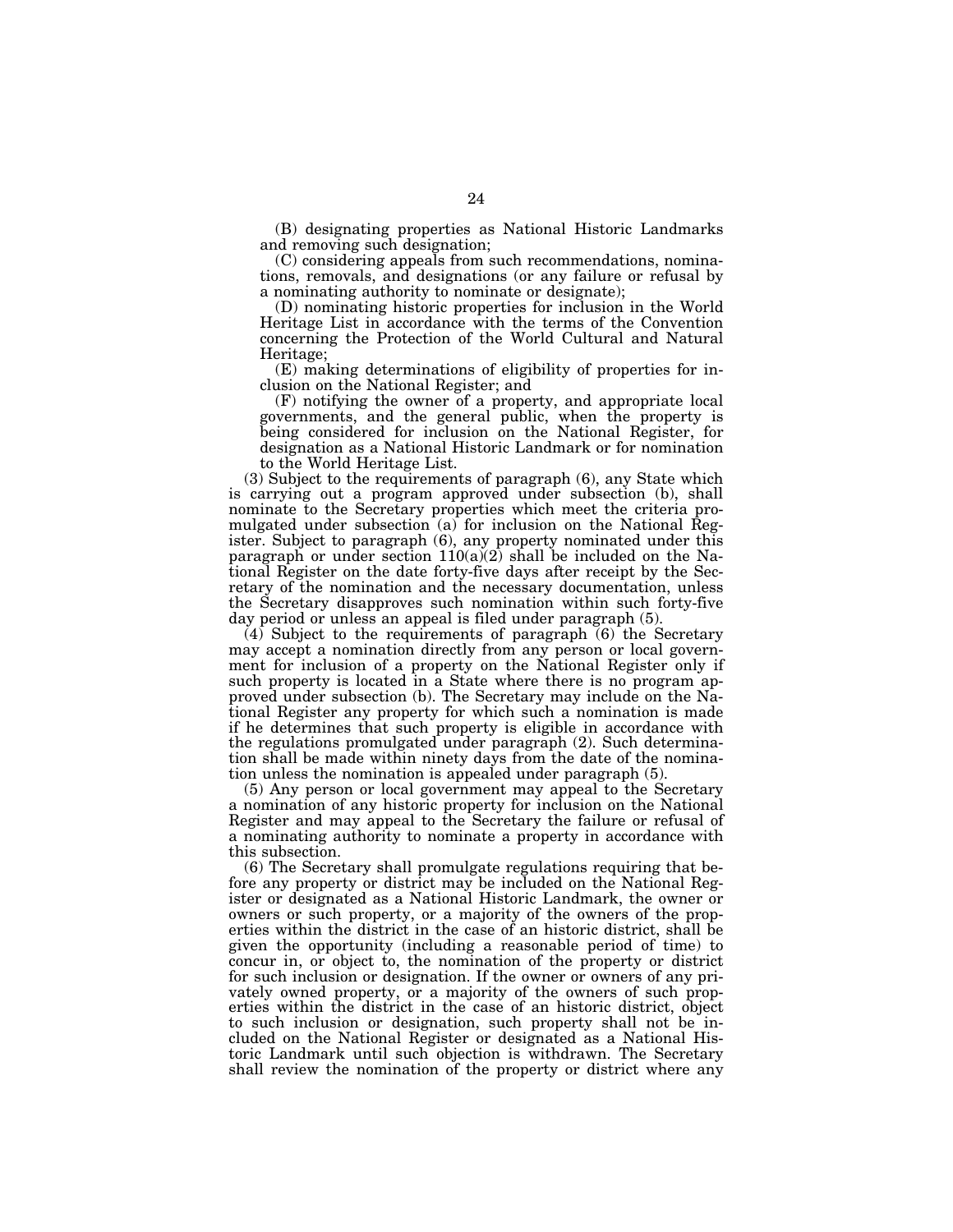such objection has been made and shall determine whether or not the property or district is eligible for such inclusion or designation, and if the Secretary determines that such property or district is eligible for such inclusion or designation, he shall inform the Advisory Council on Historic Preservation, the appropriate State Historic Preservation Officer, the appropriate chief elected local official and the owner or owners of such property, of his determination. The regulations under this paragraph shall include provisions to carry out the purposes of this paragraph in the case of multiple ownership of a single property.

(7) The Secretary shall promulgate, or revise, regulations—

(A) ensuring that significant prehistoric and historic artifacts, and associated records, subject to section 110 of this Act, the Act of June 27, 1960 (16 U.S.C. 469c), and the Archaeological Resources Protection Act of 1979 (16 U.S.C. 470aa and following) are deposited in an institution with adequate longterm curatorial capabilities;

(B) establishing a uniform process and standards for documenting historic properties by public agencies and private parties for purposes of incorporation into, or complementing, the national historical architectural and engineering records within the Library of Congress; and

(C) certifying local governments, in accordance with subsection  $(c)(1)$  and for the allocation of funds pursuant to section 103(c) of this Act.

(8) The Secretary shall, at least once every 4 years, in consultation with the Council and with State Historic Preservation Officers, review significant threats to properties included in, or eligible for inclusion on, the National Register, in order to-

(A) determine the kinds of properties that may be threatened;

(B) ascertain the causes of the threats; and

(C) develop and submit to the President and Congress recommendations for appropriate action.

(b)(1) The Secretary, in consultation with the National Conference of State Historic Preservation Officers and the National Trust for Historic Preservation, shall promulgate or revise regulations for State Historic Preservation Programs. Such regulations shall provide that a State program submitted to the Secretary under this section shall be approved by the Secretary if he determines that the program—

(A) provides for the designation and appointment by the Governor of a ''State Historic Preservation Officer'' to administer such program in accordance with paragraph (3) and for the employment or appointment by such officer of such professionally qualified staff as may be necessary for such purposes;

(B) provides for an adequate and qualified State historic preservation review board designated by the State Historic Preservation Officer unless otherwise provided for by State law; and

(C) provides for adequate public participation in the State Historic Preservation Program, including the process of recommending properties for nomination to the National Register.

(2)(A) Periodically, but not less than every 4 years after the approval of any State program under this subsection, the Secretary,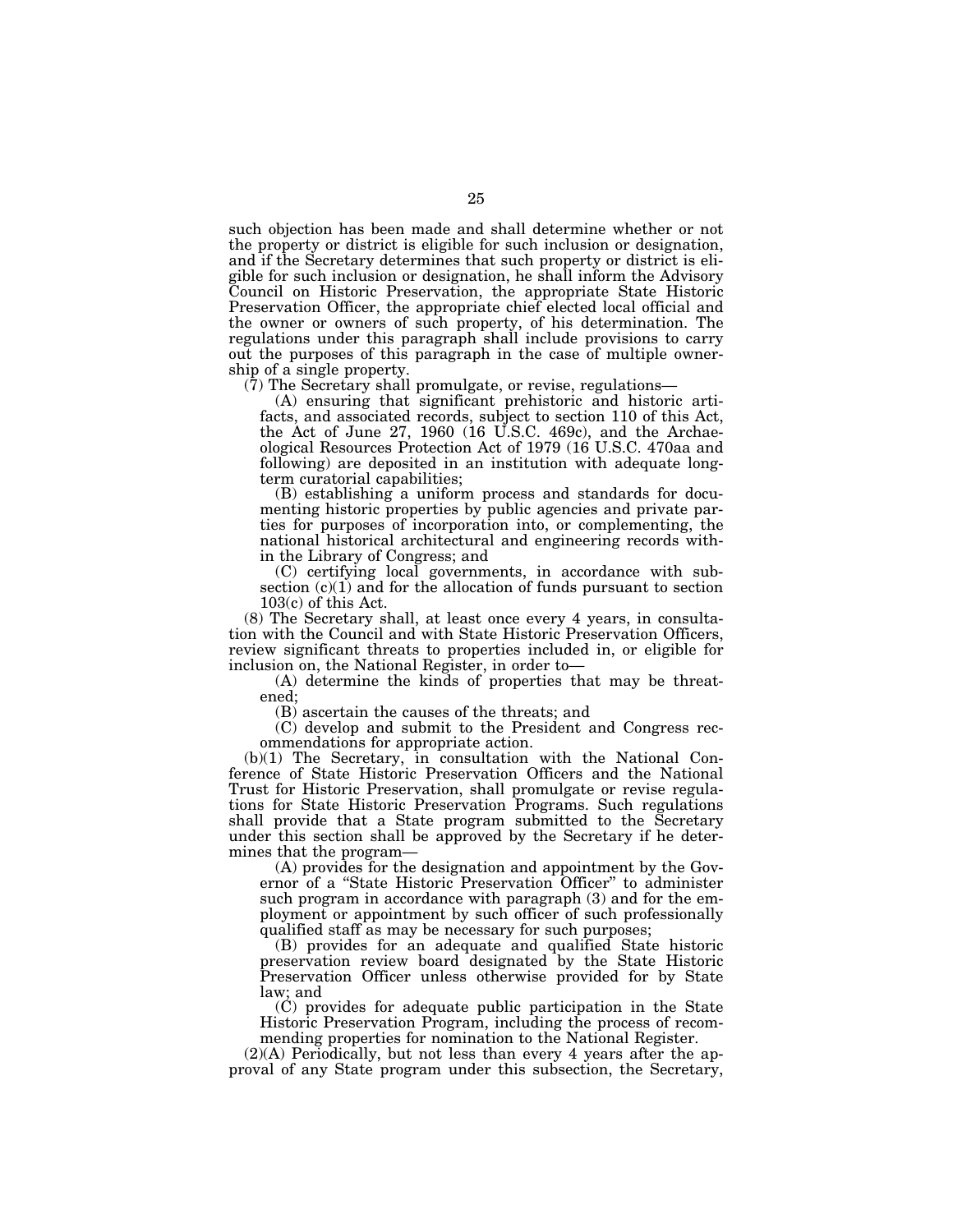in consultation with the Council on the appropriate provisions of this Act, and in cooperation with the State Historic Preservation Officer, shall evaluate the program to determine whether it is consistent with this Act.

(B) If, at any time, the Secretary determines that a major aspect of a State program is not consistent with this Act, the Secretary shall disapprove the program and suspend in whole or in part any contracts or cooperative agreements with the State and the State Historic Preservation Officer under this Act, until the program is consistent with this Act, unless the Secretary determines that the program will be made consistent with this Act within a reasonable period of time.

(C) The Secretary, in consultation with State Historic Preservation Officers, shall establish oversight methods to ensure State program consistency and quality without imposing undue review burdens on State Historic Preservation Officers.

(D) At the discretion of the Secretary, a State system of fiscal audit and management may be substituted for comparable Federal systems so long as the State system—

(i) establishes and maintains substantially similar accountability standards; and

(ii) provides for independent professional peer review.

The Secretary may also conduct periodic fiscal audits of State programs approved under this section as needed and shall ensure that such programs meet applicable accountability standards.

(3) It shall be the responsibility of the State Historic Preservation Officer to administer the State Historic Preservation Program and to—

(A) in cooperation with Federal and State agencies, local governments, and private organizations and individuals, direct and conduct a comprehensive statewide survey of historic properties and maintain inventories of such properties;

(B) identify and nominate eligible properties to the National Register and otherwise administer applications for listing historic properties on the National Register;

(C) prepare and implement a comprehensive statewide historic preservation plan;

(D) administer the State program of Federal assistance for historic preservation within the State;

(E) advise and assist, as appropriate, Federal and State agencies and local governments in carrying out their historic preservation responsibilities;

(F) cooperate with the Secretary, the Advisory Council on Historic Preservation, and other Federal and State agencies, local governments, and organizations and individuals to ensure that historic properties are taken into consideration at all levels of planning and development;

(G) provide public information, education, and training and technical assistance in historic preservation;

(H) cooperate with local governments in the development of local historic preservation programs and assist local governments in becoming certified pursuant to subsection (c);

(I) consult with appropriate Federal agencies in accordance with this Act on—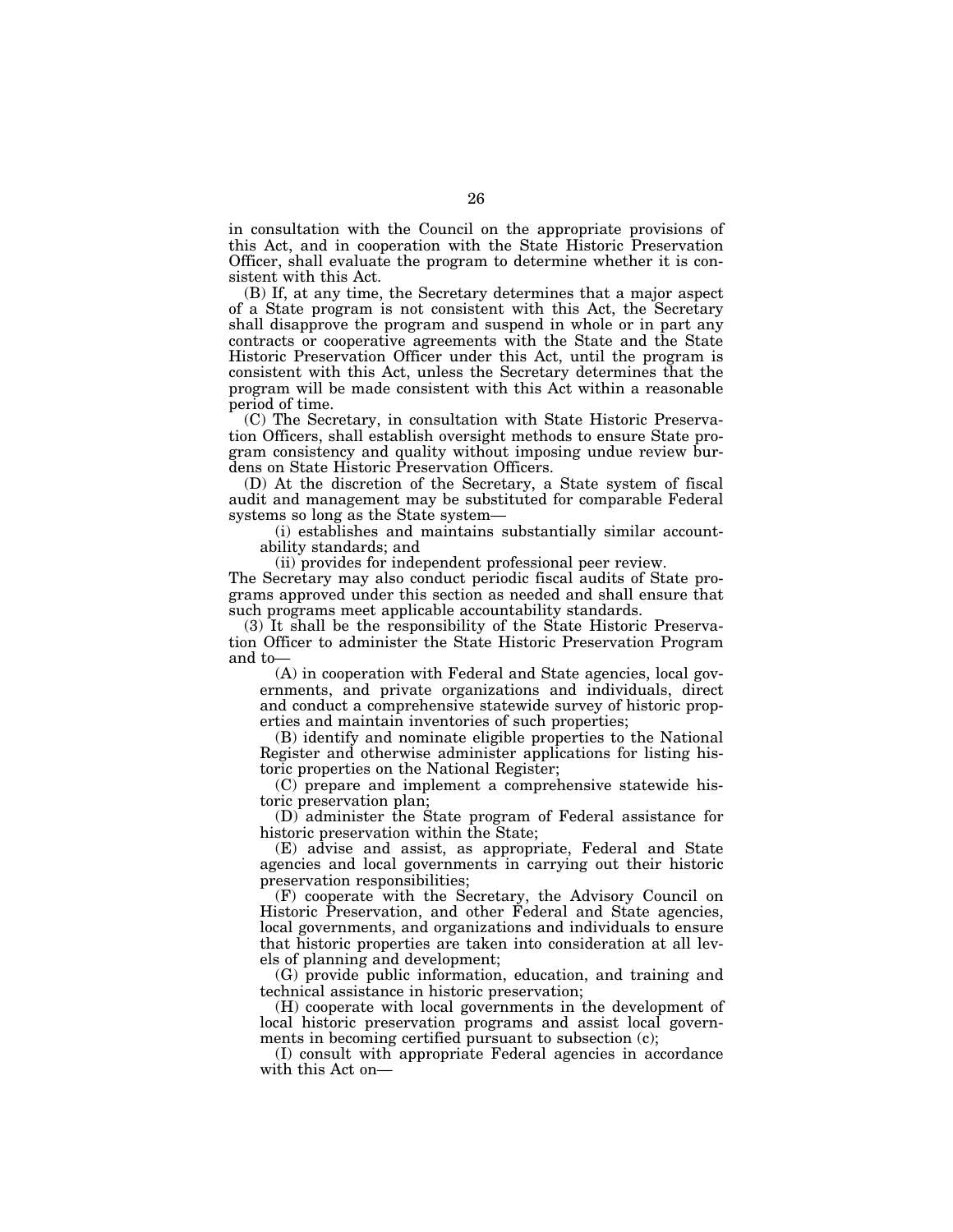(i) Federal undertakings that may affect historic properties; and

(ii) the content and sufficiency of any plans developed to protect, manage, or reduce or mitigate harm to such properties; and

(J) advise and assist in the evaluation of proposals for rehabilitation projects that may qualify for Federal assistance.

(4) Any State may carry out all or any part of its responsibilities under this subsection by contract or cooperative agreement with any qualified nonprofit organization or educational institution.

(5) Any State historic preservation program in effect under prior authority of law may be treated as an approved program for purposes of this subsection until the earlier of—

(A) the date on which the Secretary approves a program submitted by the State under this subsection, or

(B) three years after the date of the enactment of the National Historic Preservation Act Amendments of 1992.

 $(6)(A)$  Subject to subparagraphs  $(C)$  and  $(D)$ , the Secretary may enter into contracts or cooperative agreements with a State Historic Preservation Officer for any State authorizing such Officer to assist the Secretary in carrying out one or more of the following responsibilities within that State—

(i) Identification and preservation of historic properties.

(ii) Determination of the eligibility of properties for listing on the National Register.

(iii) Preparation of nominations for inclusion on the National Register.

(iv) Maintenance of historical and archaeological data bases. (v) Evaluation of eligibility for Federal preservation incentives.

Nothing in this paragraph shall be construed to provide that any State Historic Preservation Officer or any other person other than the Secretary shall have the authority to maintain the National Register for properties in any State.

(B) The Secretary may enter into a contract or cooperative agreement under subparagraph (A) only if—

(i) the State Historic Preservation Officer has requested the additional responsibility;

(ii) the Secretary has approved the State historic preservation program pursuant to section  $101(b)$  (1) and (2);

(iii) the State Historic Preservation Officer agrees to carry out the additional responsibility in a timely and efficient manner acceptable to the Secretary and the Secretary determines that such Officer is fully capable of carrying out such responsibility in such manner;

(iv) the State Historic Preservation Officer agrees to permit the Secretary to review and revise, as appropriate in the discretion of the Secretary, decisions made by the Officer pursuant to such contract or cooperative agreement; and

(v) the Secretary and the State Historic Preservation Officer agree on the terms of additional financial assistance to the State, if there is to be any, for the costs of carrying out such responsibility.

(C) For each significant program area under the Secretary's authority, the Secretary shall establish specific conditions and criteria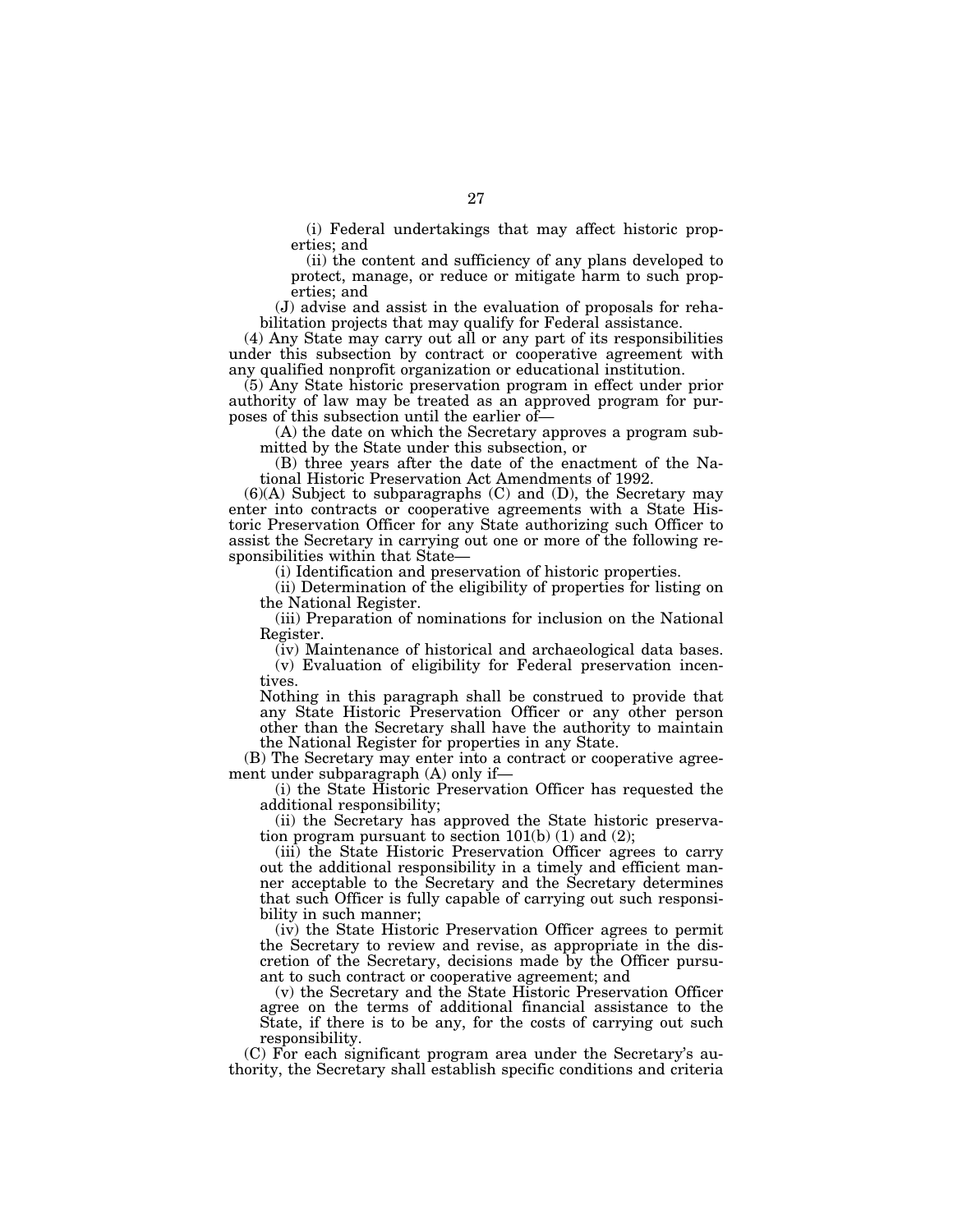essential for the assumption by State Historic Preservation Officers of the Secretary's duties in each such program.

(D) Nothing in this subsection shall have the effect of diminishing the preservation programs and activities of the National Park Service.

 $(c)(1)$  Any State program approved under this section shall provide a mechanism for the certification by the State Historic Preservation Officer of local governments to carry out the purposes of this Act and provide for the transfer in accordance with section 103(c), of a portion of the grants received by the States under this Act, to such local governments. Any local government shall be certified to participate under the provisions of this section if the applicable State Historic Preservation Officer, and the Secretary, certifies that the local government—

(A) enforces appropriate State or local legislation for the designation and protection of historic properties;

(B) has established an adequate and qualified historic preservation review commission by State or local legislation;

(C) maintains a system for the survey and inventory of historic properties that furthers the purposes of subsection (b);

(D) provides for adequate public participation in the local historic preservation program, including the process of recommending properties for nomination to the National Register; and

(E) satisfactorily performs the responsibilities delegated to it under this Act.

Where there is no approved State program, a local government may be certified by the Secretary if he determines that such local government meets the requirements of subparagraphs  $(A)$  through  $(E)$ ; and in any such case the Secretary may make grants-in-aid to the local government for purposes of this section.

(2)(A) Before a property within the jurisdiction of the certified local government may be considered by the State to be nominated to the Secretary for inclusion on the National Register, the State Historic Preservation Officier shall notify the owner, the applicable chief local elected official, and the local historic preservation commission. The commission, after reasonable opportunity for public comment, shall prepare a report as to whether or not such property, in its opinion, meets the criteria for the National Register. Within sixty days of notice from the State Historic Preservation Officer, the chief local elected official shall transmit the report of the commission and his recommendation to the State Historic Preservation Officer. Except as provided in subparagraph (B), after receipt of such report and recommendation, or if no such report and recommendation are received within sixty days, the State shall make the nomination pursuant to section  $101(a)$ . The State may expedite such process with the concurrence of the certified local government.

(B) If both the commission and the chief local elected official recommend that a property not be nominated to the National Register, the State Historic Preservation Officer shall take no further action, unless within thirty days of the receipt of such recommendation by the State Historic Preservation Officer an appeal is filed with the State. If such an appeal is filed, the State shall follow the procedures for making a nomination pursuant to section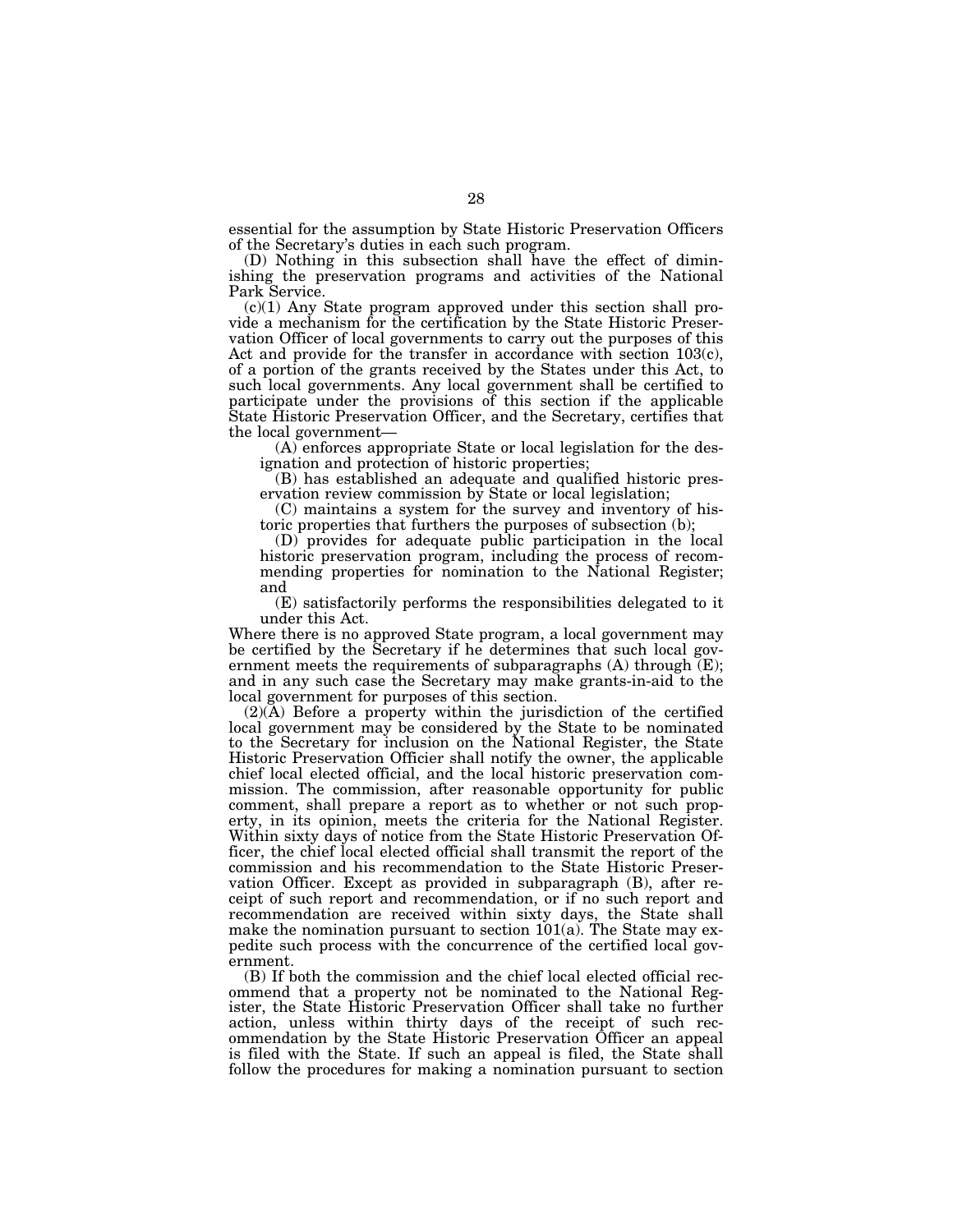101(a). Any report and recommendations made under this section shall be included with any nomination submitted by the State to the Secretary.

(3) Any local government certified under this section or which is making efforts to become so certified shall be eligible for funds under the provisions of section 103(c) of this Act, and shall carry out any responsibilities delegated to it in accordance with such terms and conditions as the Secretary deems necessary or advisable.

(4) For the purposes of this section the term—

(A) ''designation'' means the identification and registration of properties for protection that meet criteria established by the State or the locality for significant historic and prehistoric resources within the jurisdiction of a local government; and

(B) ''protection'' means a local review process under State or local law for proposed demolition of, changes to, or other action that may affect historic properties designated pursuant to subsection (c).

 $(d)(1)(A)$  The Secretary shall establish a program and promulgate regulations to assist Indian tribes in preserving their particular historic properties. The Secretary shall foster communication and cooperation between Indian tribes and State Historic Preservation Officers in the administration of the national historic preservation program to ensure that all types of historic properties and all public interests in such properties are given due consideration, and to encourage coordination among Indian tribes, State Historic Preservation Officers, and Federal agencies in historic preservation planning and in the identification, evaluation, protection, and interpretation of historic properties.

(B) The program under subparagraph (A) shall be developed in such a manner as to ensure that tribal values are taken into account to the extent feasible. The Secretary may waive or modify requirements of this section to conform to the cultural setting of tribal heritage preservation goals and objectives. The tribal programs implemented by specific tribal organizations may vary in scope, as determined by each tribe's chief governing authority.

(C) The Secretary shall consult with Indian tribes, other Federal agencies, State Historic Preservation Officers, and other interested parties and initiate the program under subparagraph (A) by not later than October 1, 1994.

(2) A tribe may assume all or any part of the functions of a State Historic Preservation Officer in accordance with subsections (b)(2) and  $(b)(3)$ , with respect to tribal lands, as such responsibilities may be modified for tribal programs through regulations issued by the Secretary, if—

(A) the tribe's chief governing authority so requests;

(B) the tribe designates a tribal preservation official to administer the tribal historic preservation program, through appointment by the tribe's chief governing authority or as a tribal ordinance may otherwise provide;

(C) the tribal preservation official provides the Secretary with a plan describing how the functions the tribal preservation official proposes to assume will be carried out;

(D) the Secretary determines, after consulting with the tribe, the appropriate State Historic Preservation Officer, the Council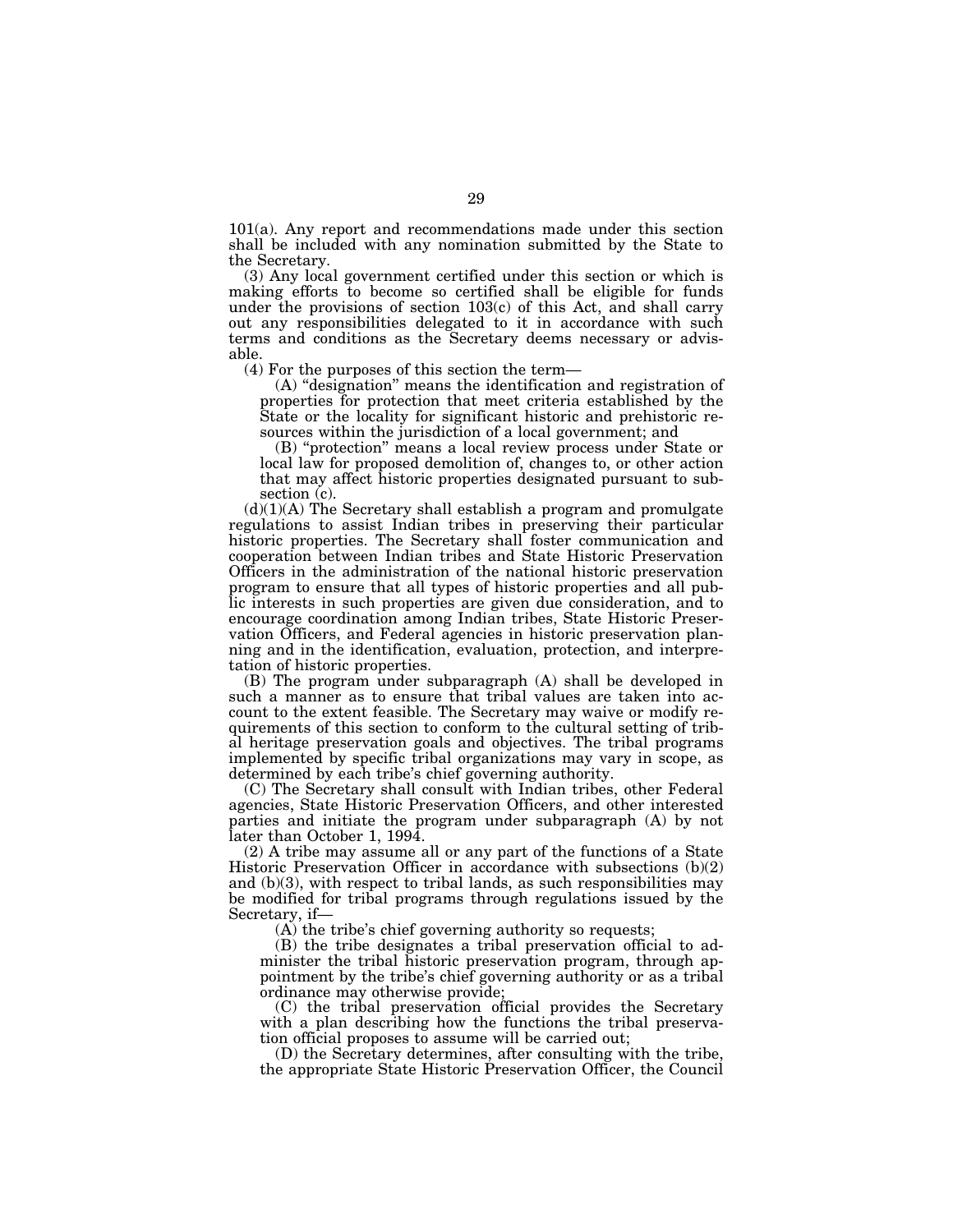(if the tribe proposes to assume the functions of the State Historic Preservation Officer with respect to review of undertakings under section 106), and other tribes, if any, whose tribal or aboriginal lands may be affected by conduct of the tribal preservation program—

(i) that the tribal preservation program is fully capable of carrying out the functions specified in the plan provided under subparagraph (C);

(ii) that the plan defines the remaining responsibilities of the Secretary and the State Historic Preservation Officer; and

(iii) that the plan provides, with respect to properties neither owned by a member of the tribe nor held in trust by the Secretary for the benefit of the tribe, at the request of the owner thereof, the State Historic Preservation Officer, in addition to the tribal preservation official, may exercise the historic preservation responsibilities in accordance with subsections  $(b)(2)$  and  $(b)(3)$ ; and

(E) based on satisfaction of the conditions stated in subparagraphs (A), (B), (C), and (D), the Secretary approves the plan.

(3) In consultation with interested Indian tribes, other Native American organizations and affected State Historic Preservation Officers, the Secretary shall establish and implement procedures for carrying out section 103(a) with respect to tribal programs that assume responsibilities under paragraph (2).

(4) At the request of a tribe whose preservation program has been approved to assume functions and responsibilities pursuant to paragraph (2), the Secretary shall enter into contracts or cooperative agreements with such tribe permitting the assumption by the tribe of any part of the responsibilities referred to in subsection  $(b)(6)$  on tribal land, if-

(A) the Secretary and the tribe agree on additional financial assistance, if any, to the tribe for the costs of carrying out such authorities;

(B) the Secretary finds that the tribal historic preservation program has been demonstrated to be sufficient to carry out the contract or cooperative agreement and this Act; and

(C) the contract or cooperative agreement specifies the continuing responsibilities of the Secretary or of the appropriate State Historic Preservation Officers and provides for appropriate participation by—

 $(i)$  the tribe's traditional cultural authorities;

(ii) representatives of other tribes whose traditional lands are under the jurisdiction of the tribe assuming responsibilities; and

(iii) the interested public.

(5) The Council may enter into an agreement with an Indian tribe to permit undertakings on tribal land to be reviewed under tribal historic preservation regulations in place of review under regulations promulgated by the Council to govern compliance with section 106, if the Council, after consultation with the tribe and appropriate State Historic Preservation Officers, determines that the tribal preservation regulations will afford historic properties consideration equivalent to those afforded by the Council's regulations.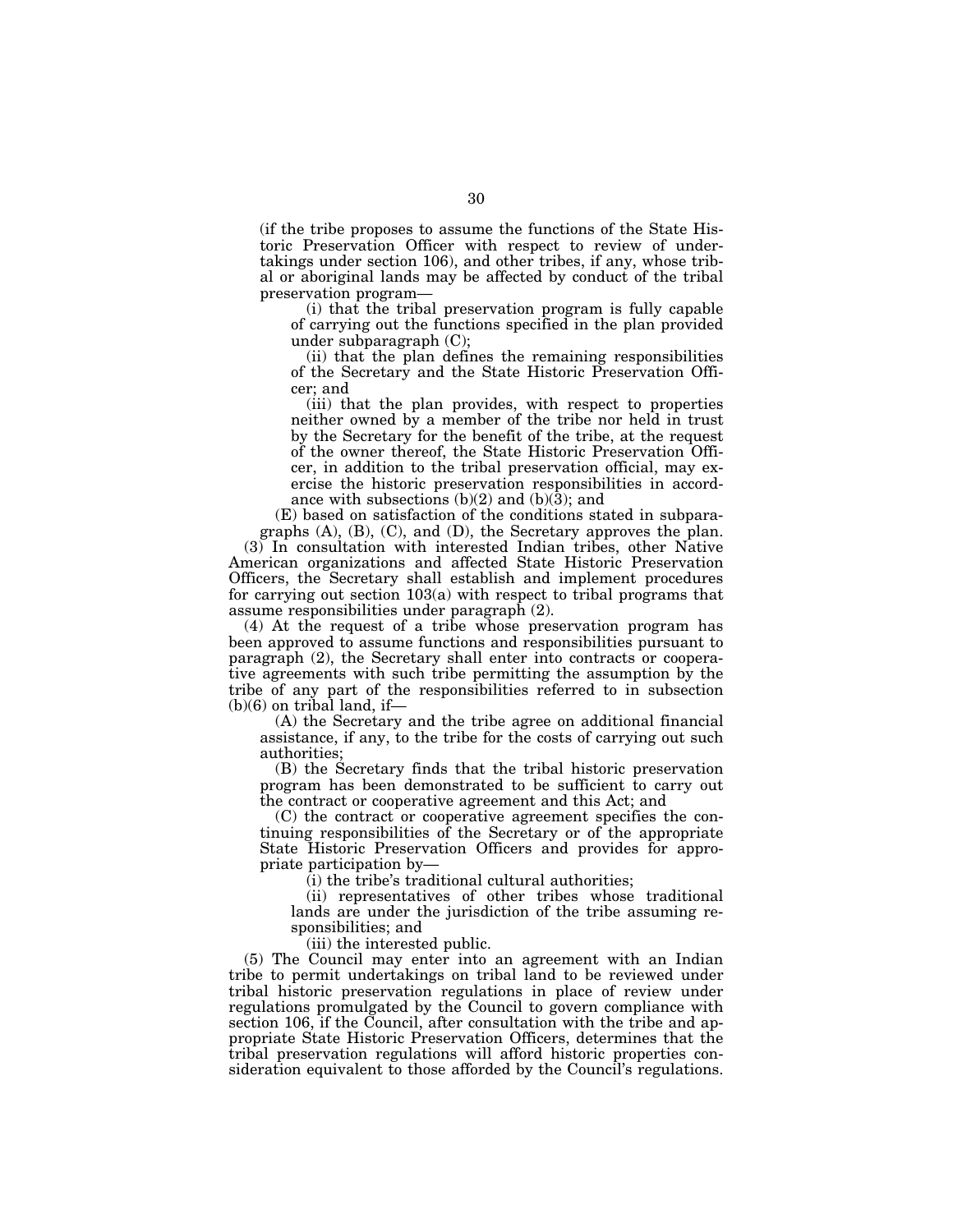(6)(A) Properties of traditional religious and cultural importance to an Indian tribe or Native Hawaiian organization may be determined to be eligible for inclusion on the National Register.

(B) In carrying out its responsibilities under section 106, a Federal agency shall consult with any Indian tribe or Native Hawaiian organization that attaches religious and cultural significance to properties described in subparagraph (A).

(C) In carrying out his or her responsibilities under subsection (b)(3), the State Historic Preservation Officer for the State of Hawaii shall—

(i) consult with Native Hawaiian organizations in assessing the cultural significance of any property in determining whether to nominate such property to the National Register;

(ii) consult with Native Hawaiian organizations in developing the cultural component of a preservation program or plan for such property; and

(iii) enter into a memorandum of understanding or agreement with Native Hawaiian organizations for the assessment of the cultural significance of a property in determining whether to nominate such property to the National Register and to carry out the cultural component of such preservation program or plan.

*(7)(A) Notwithstanding any other provision of law, an Alaska Native tribe, band, nation or other organized group or community, including a Native village, Regional Corporation, or Village Corporation, shall be eligible to participate in all programs administered by the Secretary under this Act on behalf of Indian tribes, including, but not limited to, securing grants and other support to manage their own historic preservation sites and programs on lands held by the Alaska Native tribe, band, nation or other organized group or community, including a Native village, Regional Corporation, or Village Corporation.* 

*(B) Nothing in this paragraph validates, invalidates, or otherwise affects any claim regarding the existence of Indian country (as defined in section 1151 of title 18, United States Code) in the State of Alaska.* 

(e)(1) The Secretary shall administer a program of matching grants to the States for the purposes of carrying out this Act.

(2) The Secretary may administer grants to the National Trust for Historic Preservation in the United States, chartered by an Act of Congress approved October 26, 1949 (63 Stat. 947) consistent with the purposes of its charter and this Act.

 $(3)(A)$  In addition to the programs under paragraphs  $(1)$  and  $(2)$ , the Secretary shall administer a program of direct grants for the preservation of properties included on the National Register. Funds to support such program annually shall not exceed 10 per centum of the amount appropriated annually for the fund established under section 108. These grants may be made by the Secretary, in consultation with the appropriate State Historic Preservation Officer—

(i) for the preservation of National Historic Landmarks which are threatened with demolition or impairment and for the preservation of historic properties of World Heritage significance,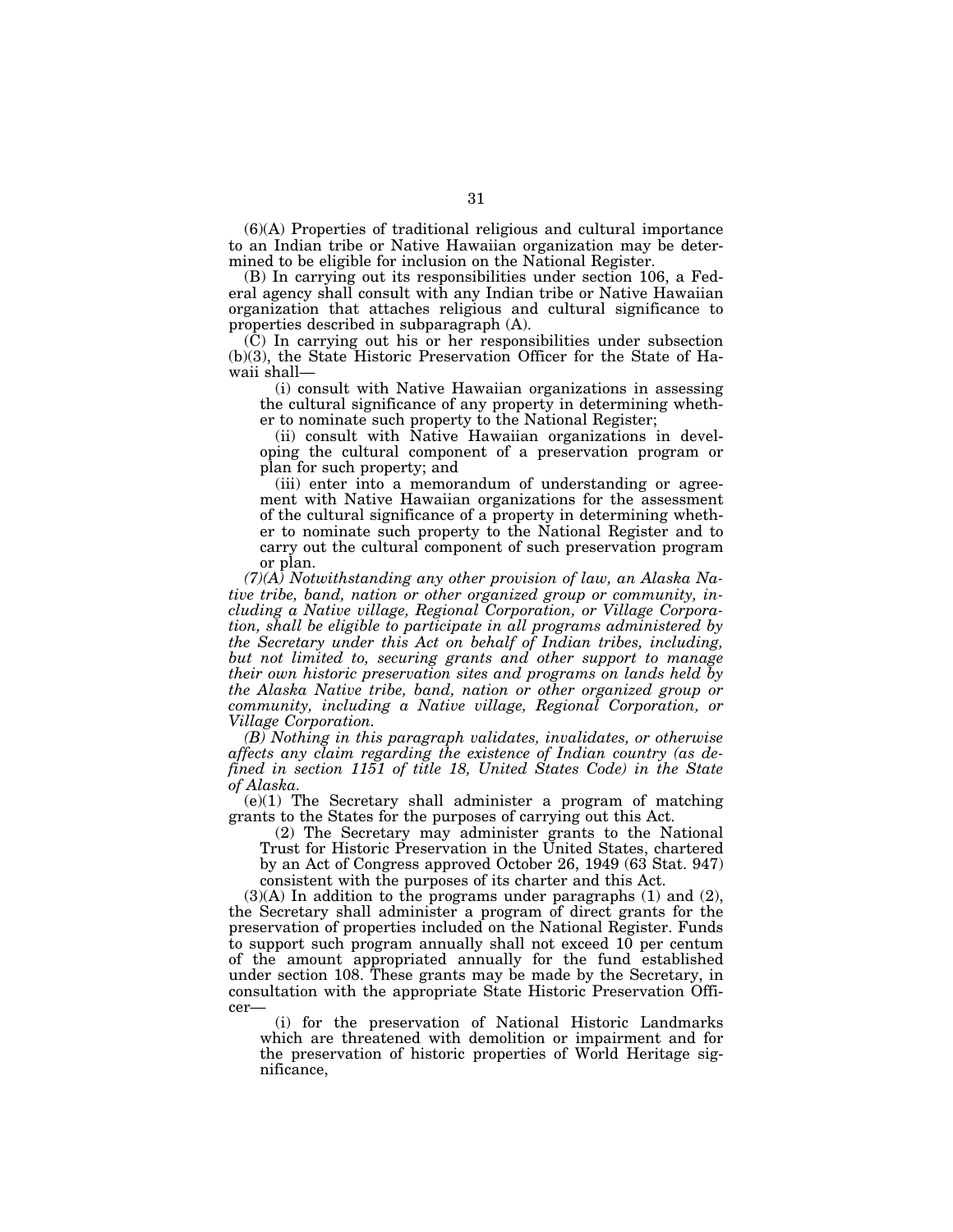(ii) for demonstration projects which will provide information concerning professional methods and techniques having application to historic properties,

(iii) for the training and development of skilled labor in trades and crafts, and in analysis and curation, relating to historic preservation, and

(iv) to assist persons or small businesses within any historic district included in the National Register to remain within the district.

(B) The Secretary may also, in consultation with the appropriate State Historic Preservation Officer, make grants or loans or both under this section to Indian tribes and to nonprofit organizations representing ethnic or minority groups for the preservation of their cultural heritage.

(C) Grants may be made under subparagraph (A) (i) and (iv) only to the extent that the project cannot be carried out in as effective a manner through the use of an insured loan under section 104.

(4) Grants may be made under this subsection for the preservation, stabilization, restoration, or rehabilitation of religious properties listed in the National Register of Historic Places, provided that the purpose of the grant is secular, does not promote religion, and seeks to protect those qualities that are historically significant. Nothing in this paragraph shall be construed to authorize the use of any funds made available under this section for the acquisition of any property referred to in the preceding sentence.

(5) The Secretary shall administer a program of direct grants to Indian tribes and Native Hawaiian organizations for the purpose of carrying out this Act as it pertains to Indian tribes and Native Hawaiian organizations. Matching fund requirements may be modified. Federal funds available to a tribe or Native Hawaiian organization may be used as matching funds for the purposes of the tribe's or organization's conducting its responsibilities pursuant to this section.

(6)(A) As part of the program of matching grant assistance from the Historic Preservation Fund to States, the Secretary shall administer a program of direct grants to the Federated States of Micronesia, the Republic of the Marshall Islands, the Trust Territory of the Pacific Islands, and upon termination of the Trusteeship Agreement for the Trust Territory of the Pacific Islands, the Republic of Palau (referred to as the Micronesian States) in furtherance of the Compact of Free Association between the United States and the Federated States of Micronesia and the Marshall Islands, approved by the Compact of Free Association Act of 1985 (48 U.S.C. 1681 note), the Trusteeship Agreement for the Trust Territory of the Pacific Islands, and the Compact of Free Association between the United States and Palau, approved by the Joint Resolution entitled ''Joint Resolution to approve the'Compact of Free Association'between the United States and Government of Palau, and for other purposes'' (48 U.S.C. 1681 note). The goal of the program shall be to establish historic and cultural preservation programs that meet the unique needs of each Micronesian State so that at the termination of the compacts the programs shall be firmly established. The Secretary may waive or modify the requirements of this section to conform to the cultural setting of those nations.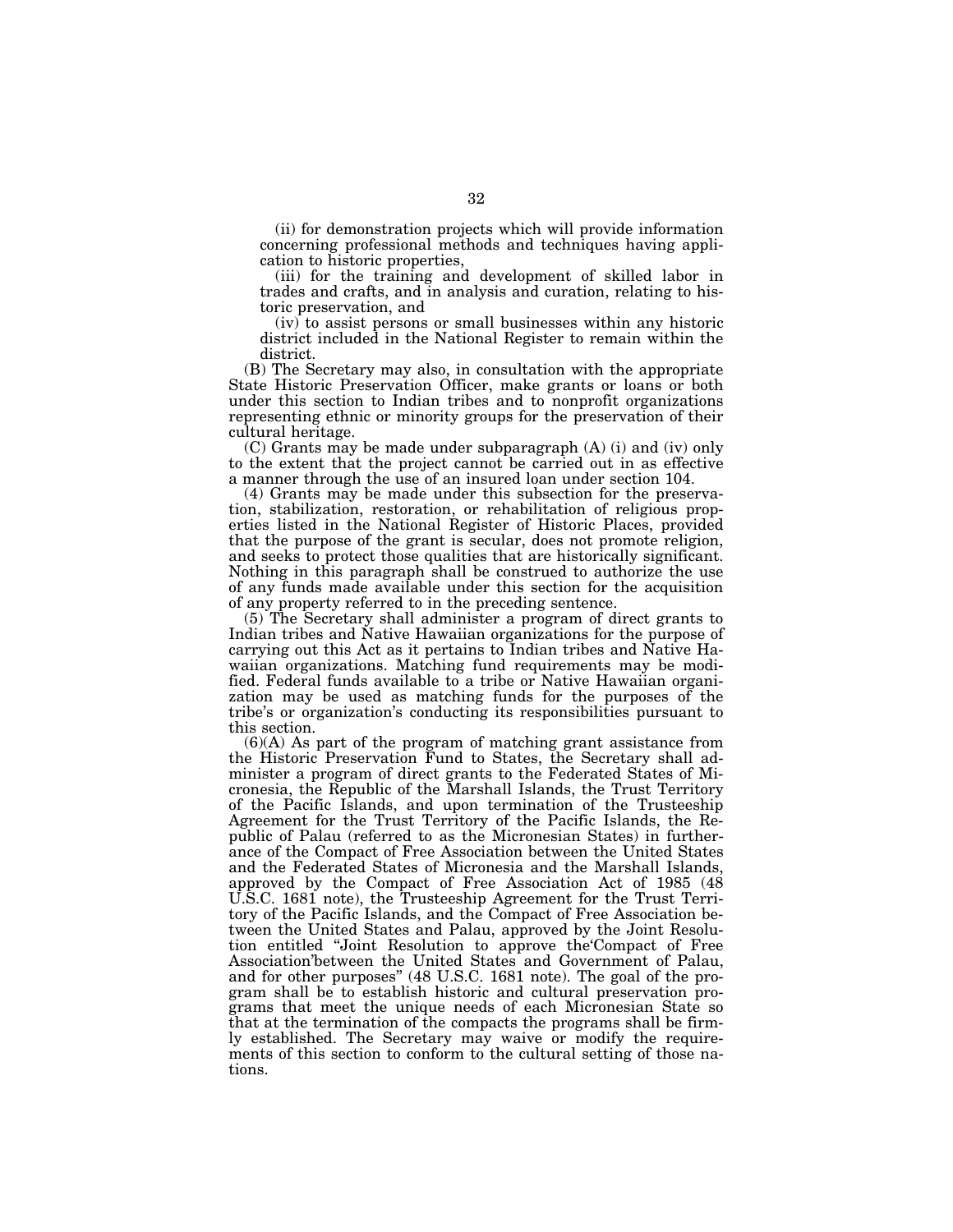(B) The amounts to be made available to the Micronesian States shall be allocated by the Secretary on the basis of needs as determined by the Secretary. Matching funds may be waived or modified.

(f) No part of any grant made under this section may be used to compensate any person intervening in any proceeding under this Act.

(g) In consultation with the Advisory Council on Historic Preservation, the Secretary shall promulgate guidelines for Federal agency responsibilities under section 110 of this title.

(h) Within one year after the date of enactment of the National Historic Preservation Act Amendments of 1980, the Secretary shall establish, in consultation with the Secretaries of Agriculture and Defense, the Smithsonian Institution, and the Administrator of the General Services Administration, professional standards for the preservation of historic properties in Federal ownership or control.

(i) The Secretary shall develop and make available to Federal agencies, State and local governments, private organizations and individuals, and other nations and international organizations pursuant to the World Heritage Convention, training in, and information concerning, professional methods and techniques for the preservation of historic properties and for the administration of the historic preservation program at the Federal, State, and local level. The Secretary shall also develop mechanisms to provide information concerning historic preservation to the general public including students.

(j)(1) The Secretary shall, in consultation with the Council and other appropriate Federal, tribal, Native Hawaiian, and non-Federal organizations, develop and implement a comprehensive preservation education and training program.

(2) The education and training program described in paragraph (1) shall include—

(A) new standards and increased preservation training opportunities for Federal workers involved in preservation-related functions;

(B) increased preservation training opportunities for other Federal, State, tribal and local government workers, and students;

(C) technical or financial assistance, or both, to historically black colleges and universities, to tribal colleges, and to colleges with a high enrollment of Native Americans or Native Hawaiians, to establish preservation training and degree programs;

(D) coordination of the following activities, where appropriate, with the National Center for Preservation Technology and Training—

(i) distribution of information on preservation technologies;

(ii) provision of training and skill development in trades, crafts, and disciplines related to historic preservation in Federal training and development programs; and

(iii) support for research, analysis, conservation, curation, interpretation, and display related to preservation.

\* \* \* \* \* \* \*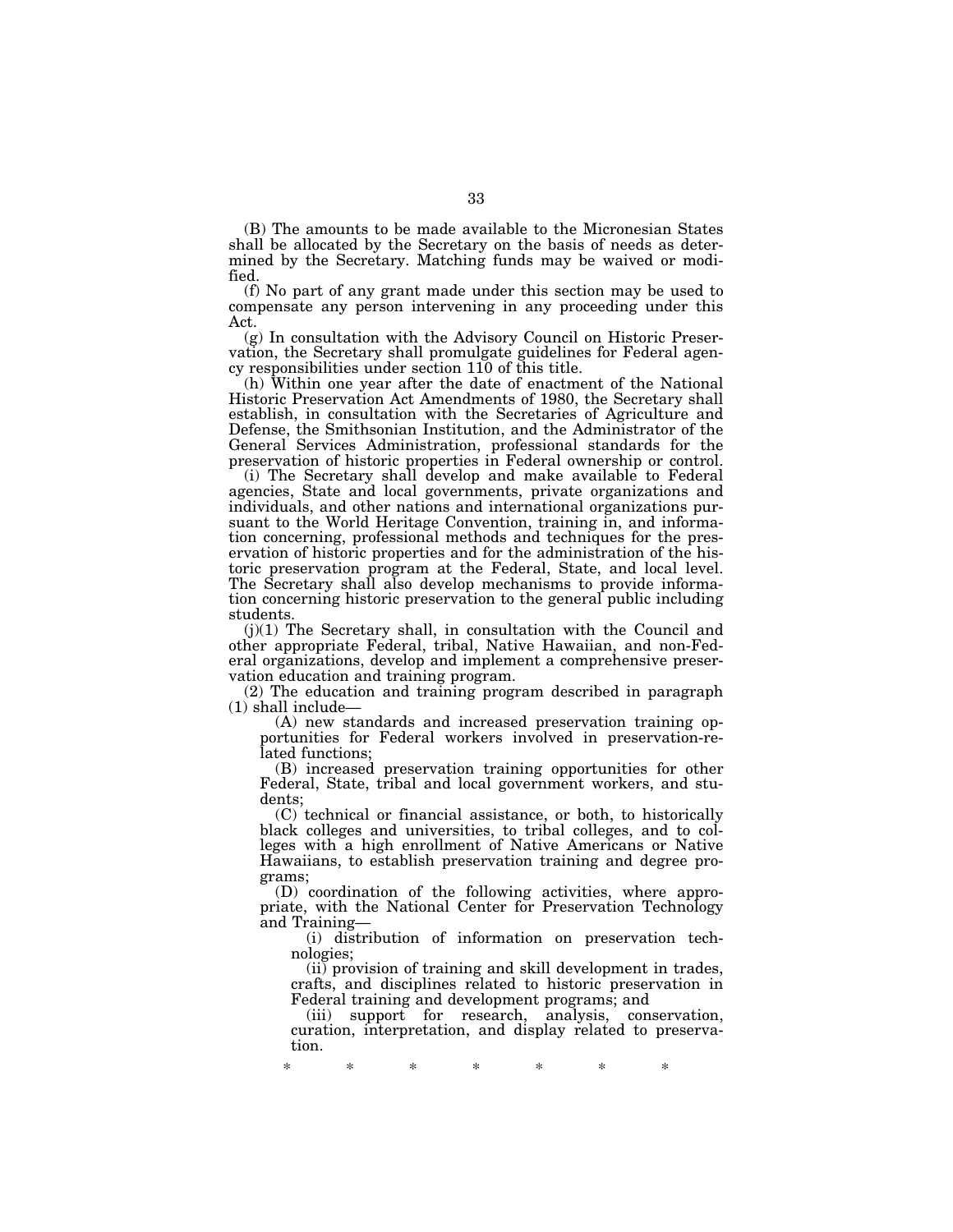## DISSENTING VIEWS

H.R. 740 would allow the Sealaska Corporation, a regional corporation established under the Alaska Native Claims Settlement Act of 1971 (ANCSA), 43 U.S.C. §§ 1601 et seq., to obtain its remaining land entitlement under ANCSA from portions of the Tongass National Forest outside of the withdrawal areas to which Sealaska's selections are currently restricted by law. Specifically, the bill transfers ownership of the nation's most treasured public lands scattered throughout the Tongass National Forest, from the north in Yakutat to the tip of Dall Island near the Canadian border, including highly controversial land selections on Prince of Wales Island and North Kuiu, to a for-profit corporation with a long history of clear-cutting old growth trees within the Tongass. Consequently, enactment of this legislation could have sweeping, unintended, and harmful impacts to the forest and the economy of southeastern Alaska. Even if H.R. 740 attempted to mitigate or address these potential impacts, which it does not, it is wholly unnecessary legislation and should be rejected by the House.

This is the third Congress in which a bill benefiting Sealaska has been introduced and considered by the Natural Resources Committee. While H.R. 740 is an improvement over previous versions, reflecting some of the changes requested by stakeholders in southeast Alaska, the U.S. Forest Service, and the Alaska congressional delegation, it continues to be unnecessary. The only thing stopping Sealaska from finalizing its entitlement from within the areas the Corporation helped identify is Sealaska. Indeed, conveyance of those lands has been suspended, at Sealaska's request, while the Corporation pursues this legislation allowing it to select entirely new scenic, recreation and tourism areas for large-scale development such as industrial logging and construction.

By allowing development in new areas, H.R. 740 risks stalling implementation of the U.S. Forest Service's plans to transition southeast Alaska's economy from old-growth logging to more sustainable management of the forest based on second-growth timber. Sealaska claims to share this goal, but Sealaska would receive 20 percent more of the best old growth trees under H.R. 740 than it would under current law. Conveying these lands to the Corporation for logging will not only deplete prized old growth timber but also severely limit the Forest Service's ability to complete this critical transition for the remainder of the forest.

Logging activities near rivers and streams cause erosion and flooding which degrade water quality and harm fish populations. Unfortunately, H.R. 740 does not provide adequate protections for salmon streams, which support a valuable public resource, or contain conservation provisions to mitigate the impacts of increased logging. The Tongass' salmon streams and rivers are a mainstay of the region's economy and its subsistence way of life and must be preserved.

Under H.R. 740, the Tribal Forest Protection Act (TFPA)—a law that was intended to benefit tribal governments exclusively—would apply to private lands owned by Alaska Native Corporations such as Sealaska by declaring ANCSA lands as eligible for TFPA agreements, contracts, and grants. The Intertribal Timber Council (ITC), a 35-year-old association of 62 forest owning tribes and Alaska Na